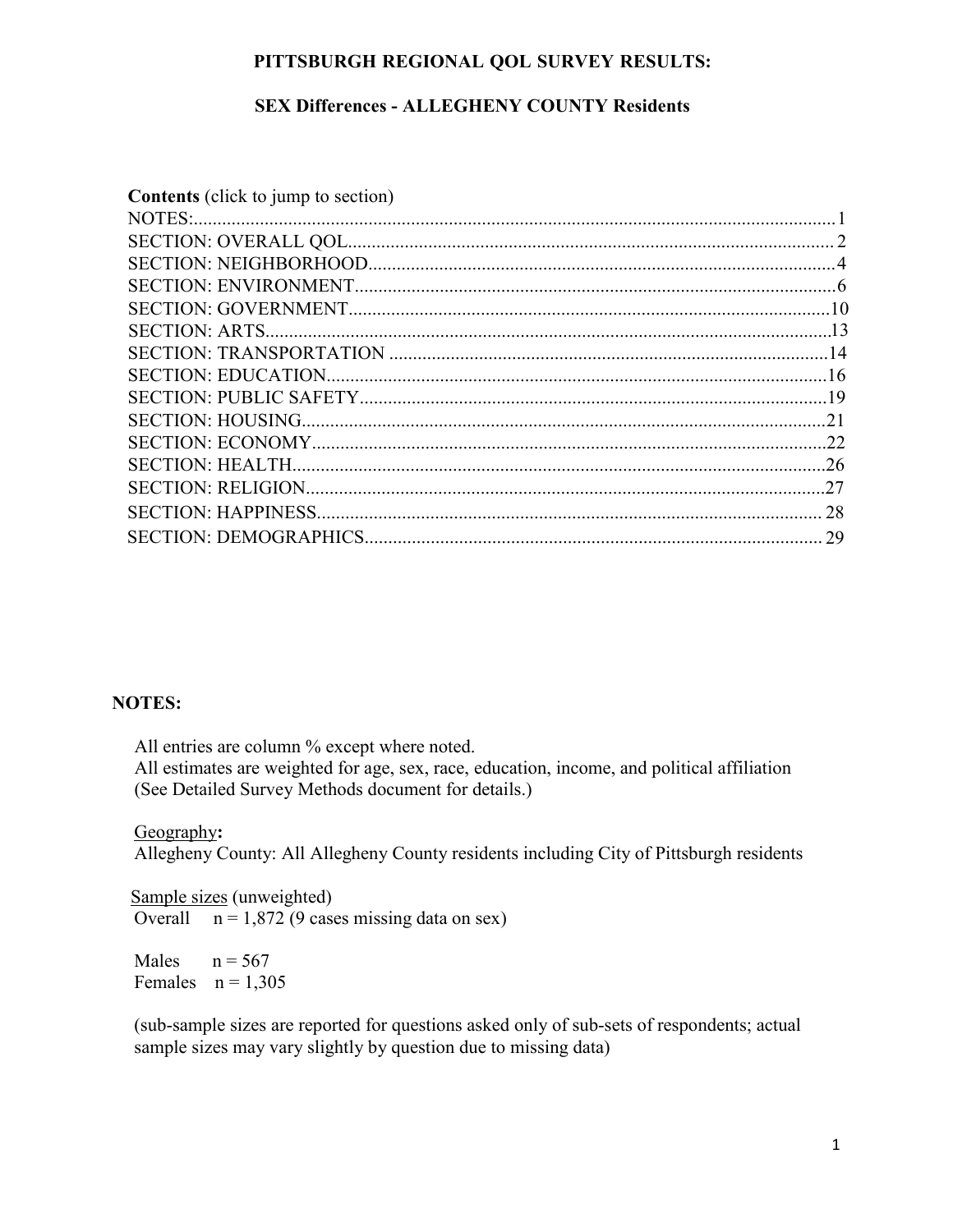# <span id="page-1-0"></span>**SECTION: OVERALL QOL**

OVERALL1 How many years have you lived where you currently live?

|                    | Overall | Male | Female |
|--------------------|---------|------|--------|
| Less than one year | 7.9     | 6.0  | 9.7    |
| 1-3 years          | 17.0    | 15.3 | 18.6   |
| 3-5 years          | 7.3     | 7.0  | 7.6    |
| $5-10$ years       | 12.7    | 14.9 | 10.8   |
| $10-20$ years      | 18.8    | 19.7 | 18.0   |
| More than 20 years | 36.3    | 37.2 | 35.4   |

OVERALL2 How many years have you lived in the southwestern Pennsylvania region? This includes Allegheny, Armstrong, Beaver, Butler, Fayette, Washington and Westmoreland counties.

|                    | Overall | Male | Female |
|--------------------|---------|------|--------|
| Less than one year | 1.8     | 1.1  | 2.4    |
| 1-3 years          | 6.6     | 5.8  | 7.3    |
| 3-5 years          | 3.8     | 3.2  | 4.4    |
| 5-10 years         | 6.5     | 7.8  | 5.2    |
| $10-20$ years      | 7.7     | 8.2  | 7.2    |
| More than 20 years | 73.7    | 73.9 | 73.5   |

### [Asked if 5 or less years to OVERALL2]  $N = 113$

OVERALL4 What is the primary reason you moved into the Pittsburgh region?

|                                                   | Overall | Male | Female |
|---------------------------------------------------|---------|------|--------|
| Family-related reasons                            | 6.1     | 5.6  | 6.5    |
| Job-related reasons                               | 21.1    | 27.8 | 16.7   |
| Housing-related reasons                           | 6.1     | 6.7  | 5.8    |
| Education related reasons (for example you        | 59.6    | 48.9 | 66.7   |
| moved to attend or leave college)                 |         |      |        |
| Retirement                                        | 1.3     | 3.3  | 0.0    |
| Other reasons (SPECIFY) (e.g., change of climate, | 5.7     | 7.8  | 4.3    |
| health reasons, natural disaster, other)          |         |      |        |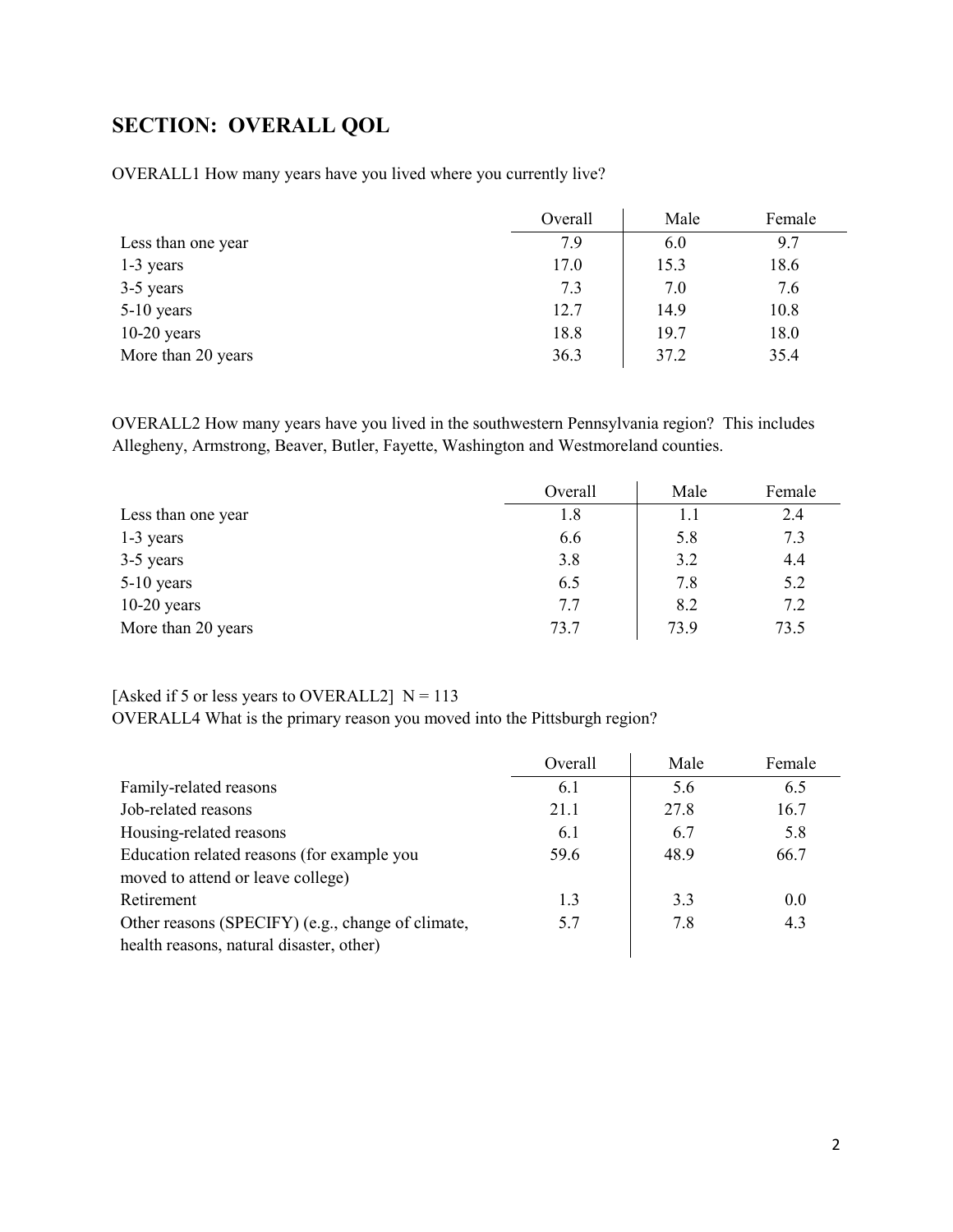|           | Overall | Male | Female |
|-----------|---------|------|--------|
| Excellent | 17.2    | 18.3 | 16.2   |
| Very Good | 49.9    | 55.0 | 45.3   |
| Good      | 25.6    | 19.4 | 31.2   |
| Fair      | 6.4     | 7.2  | 5.6    |
| Poor      | 0.9     | 0.0  | 1.6    |

OVERALL5 Thinking about the overall quality of life in southwestern Pennsylvania region, how would you rate the region as a place to live?

OVERALL6 Would you say that the overall quality of life in southwestern Pennsylvania region has improved, declined, or stayed about the same during the past few years?

|                       | Overall | Male | Female |
|-----------------------|---------|------|--------|
| Improved              | 52.0    | 56.2 | 48.3   |
| Declined              | 9.8     |      | 11.3   |
| Stayed about the same | 38.2    | 35.7 | 40.5   |

OVERALL7 How would you rate your neighborhood or local community as a place to live?

|           | Overall | Male | Female |
|-----------|---------|------|--------|
| Excellent | 23.7    | 26.0 | 21.7   |
| Very Good | 38.2    | 40.7 | 35.8   |
| Good      | 25.9    | 24.7 | 27.1   |
| Fair      | 9.4     | 6.2  | 12.3   |
| Poor      | 2.7     | 2.4  | 3.1    |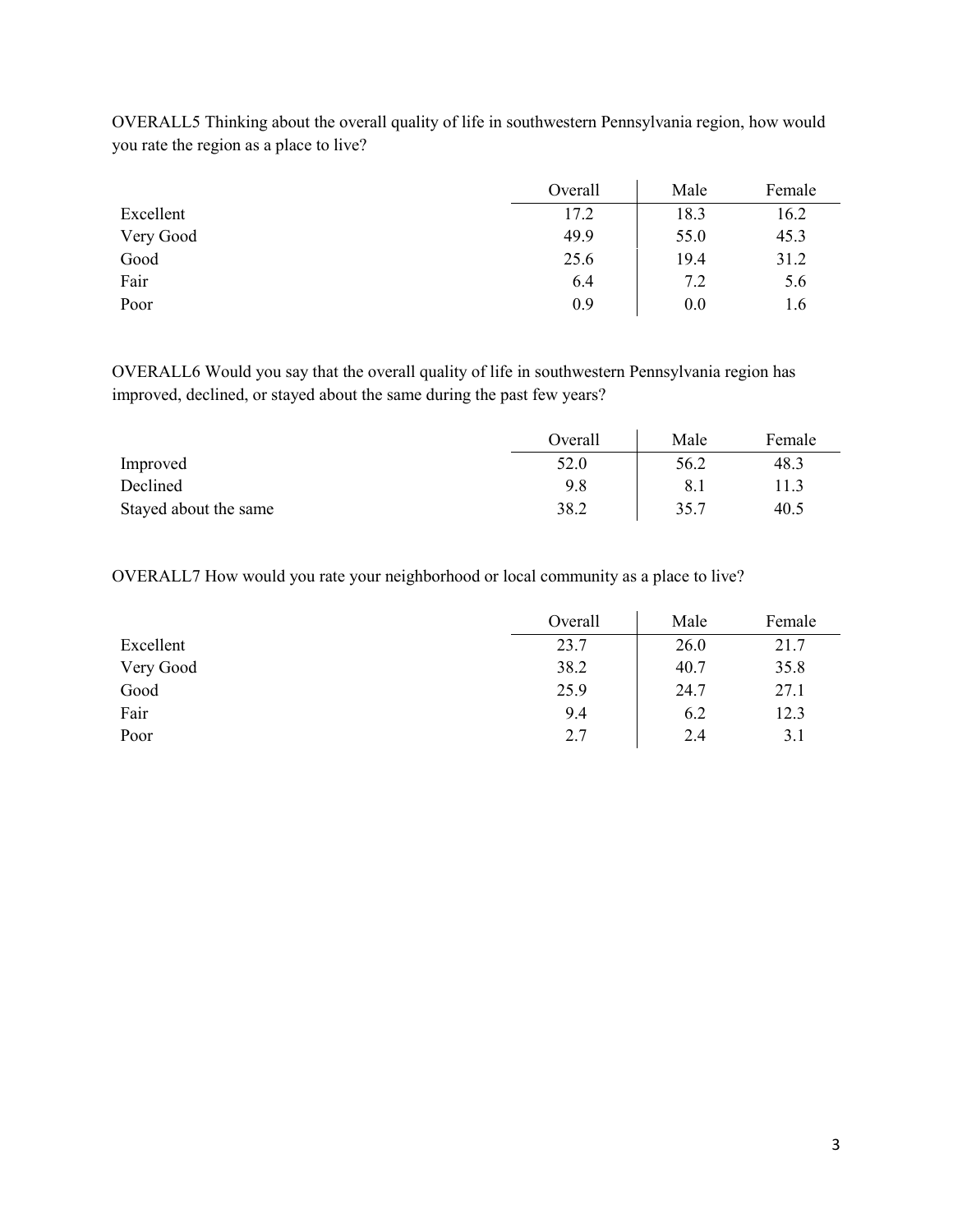## <span id="page-3-0"></span>**SECTION: NEIGHBORHOOD**

NEIGH1 About how often do you talk to or visit with your immediate neighbors?

|                       | Overall | Male | Female |
|-----------------------|---------|------|--------|
| Just about everyday   | 27.5    | 31.7 | 23.7   |
| Several times a month | 41.6    | 43.0 | 40.3   |
| Once a month          | 11.6    | 10.3 | 12.7   |
| Several times a year  | 10.8    | 9.0  | 12.4   |
| Never                 | 8.5     | 6.0  | 10.8   |

NEIGH2 Please tell me whether you strongly agree, somewhat agree, somewhat disagree, or strongly disagree with the following statement: "The people in my neighborhood are willing to help their neighbors."

|                   | Overall | Male | Female |
|-------------------|---------|------|--------|
| Strongly agree    | 33.8    | 36.9 | 30.9   |
| Somewhat agree    | 53.2    | 54.1 | 52.4   |
| Somewhat disagree | 9.4     | 5.8  | 12.7   |
| Strongly disagree | 3.6     | 3.3  | 3.9    |

NEIGH3 When thinking about the racial diversity in your own neighborhood or local community, would you say that it is…

|                    | Overall | Male | Female |
|--------------------|---------|------|--------|
| Very diverse       | 19.6    | 22.7 | 17.5   |
| Somewhat diverse   | 55.3    | 54.6 | 56.0   |
| Not at all diverse | 25.0    | 23.3 | 26.6   |

NEIGH4 How much of a problem, if any, do you think race relations are in your own neighborhood or local community?

|                      | Overall | Male | Female |
|----------------------|---------|------|--------|
| A severe problem     | 5.0     | 4.8  | 5.2    |
| A moderate problem   | 21.8    | 17.3 | 25.9   |
| A minor problem      | 36.0    | 33.8 | 37.9   |
| Not a problem at all | 37.3    | 44.1 | 31.0   |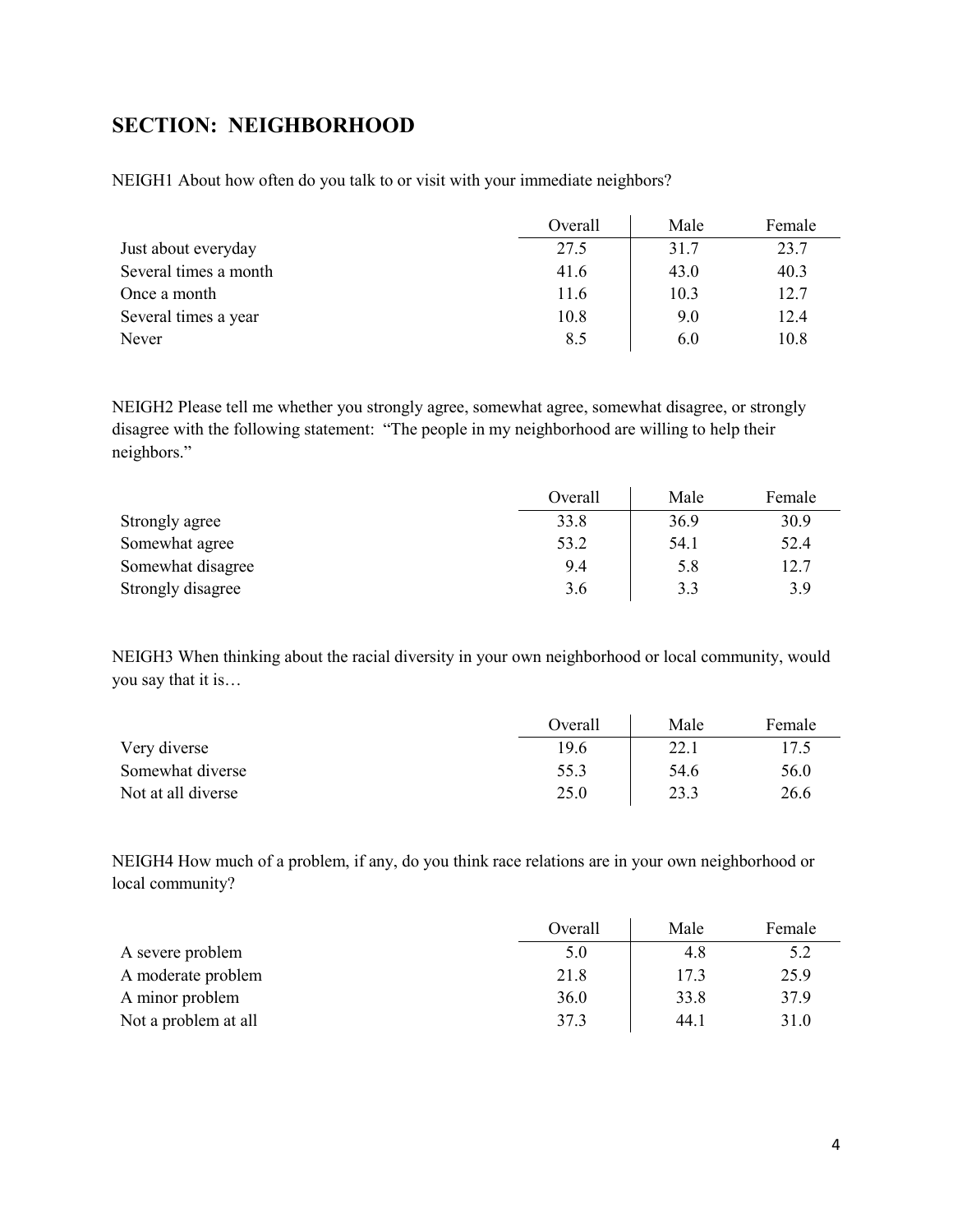NEIGH6 Do you expect to be living in the southwestern Pennsylvania region five years from now?

|                | Overall | Male | Female |
|----------------|---------|------|--------|
| Yes            | 82.1    | 85.2 | 79.3   |
| N <sub>o</sub> | 17.9    | 14.8 | 20.7   |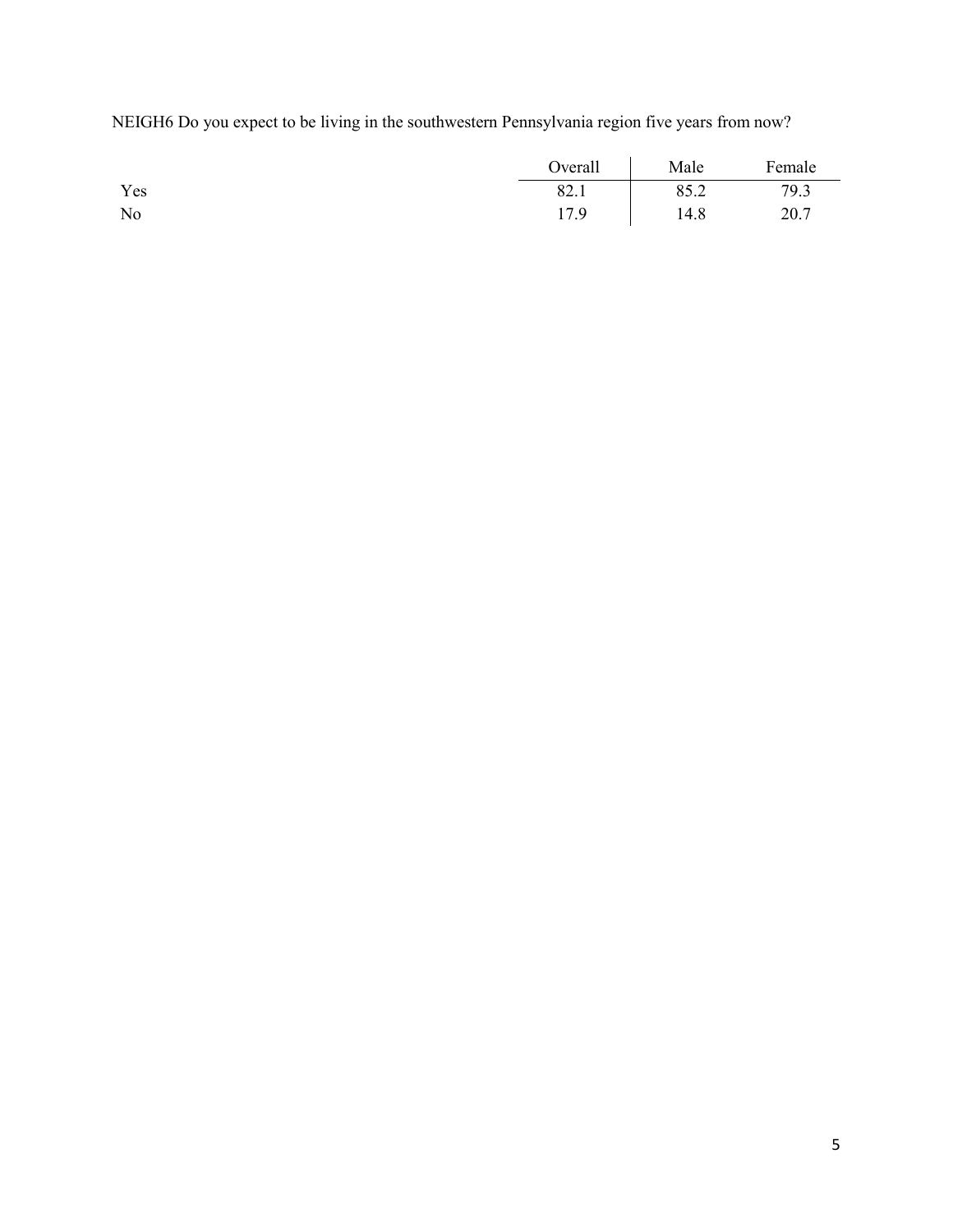# <span id="page-5-0"></span>**SECTION: ENVIRONMENT**

ENVIR1 Would you say that air quality in your community is a…

|                      | Overall | Male | Female |
|----------------------|---------|------|--------|
| Severe problem       | 7.2     | 5.9  | 8.3    |
| Moderate problem     | 25.7    | 22.9 | 28.3   |
| A Minor problem      | 34.8    | 35.6 | 34.1   |
| Not a problem at all | 32.3    | 35.6 | 29.3   |

ENVIR2 How about the quality of your drinking water?

|                      | Overall | Male | Female |
|----------------------|---------|------|--------|
| Severe problem       | 10.5    | 9.4  | 11.6   |
| Moderate problem     | 26.9    | 24.8 | 28.7   |
| A Minor problem      | 27.9    | 27.8 | 28.0   |
| Not a problem at all | 34.7    | 38.0 | 31.6   |

ENVIR3 How about pollution in streams and rivers?

|                      | Overall | Male | Female |
|----------------------|---------|------|--------|
| Severe problem       | 15.6    | 12.7 | 18.2   |
| Moderate problem     | 41.1    | 38.0 | 43.9   |
| A Minor problem      | 29.4    | 35.5 | 23.9   |
| Not a problem at all | 13.9    | 13.8 | 13.9   |

ENVIR4 Would you say that overall environmental quality in our region is…

|                             | Overall | Male | Female |
|-----------------------------|---------|------|--------|
| Improving significantly     | 7.8     | 11.4 | 4.5    |
| Improving somewhat          | 42.1    | 43.8 | 40.5   |
| Remaining the same          | 36.2    | 30.9 | 41.0   |
| Getting somewhat worse      | 12.7    | 13.1 | 12.2   |
| Getting significantly worse |         | 0.8  |        |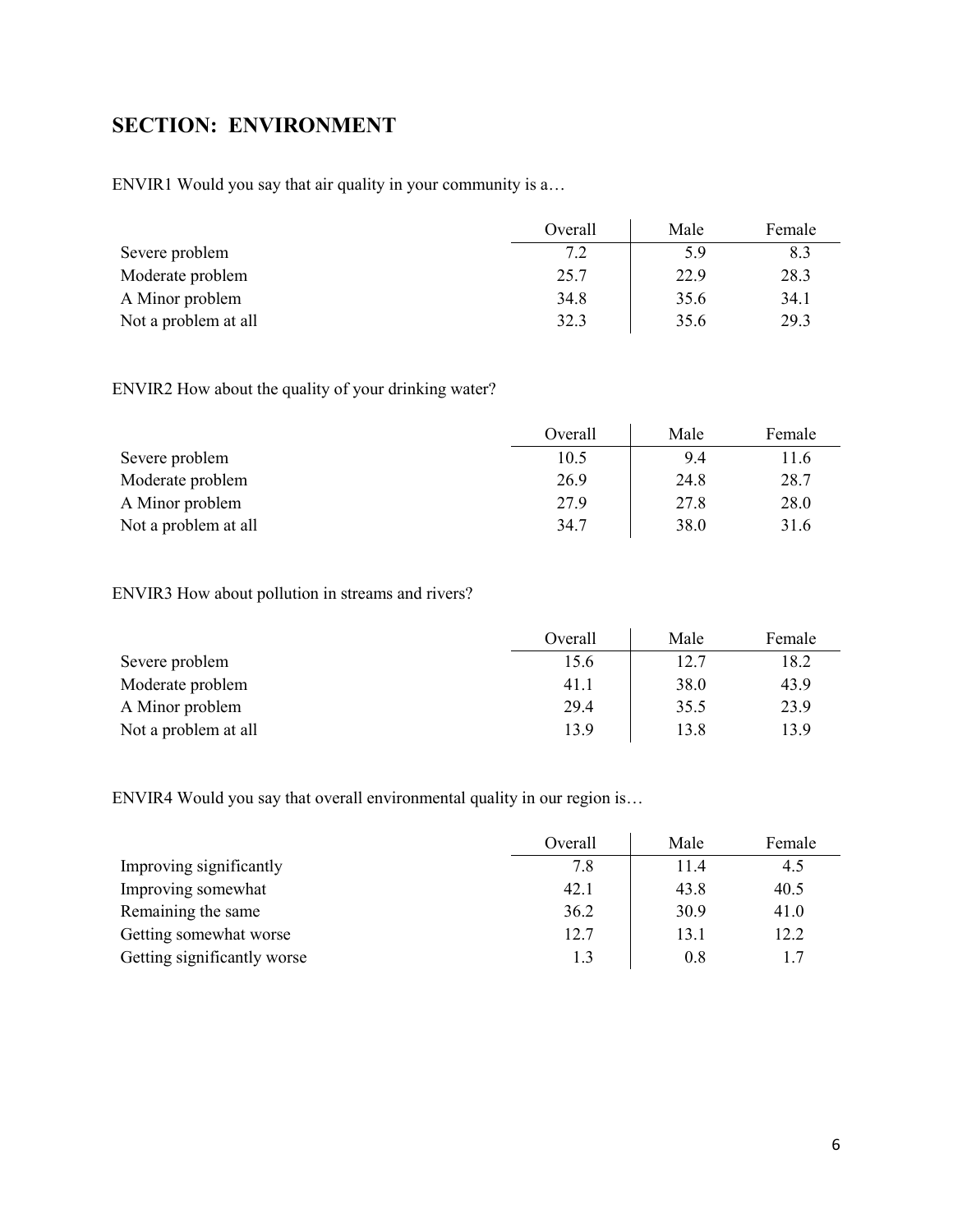ENVIR5 Do you feel that state government oversight of the environment should…

|                        | Overall | Male | Female |
|------------------------|---------|------|--------|
| Increase significantly | 32.3    | 28.0 | 36.3   |
| Increase somewhat      | 45.2    | 40.2 | 49.7   |
| Remain the same        | 16.6    | 22.6 | 11.1   |
| Decrease somewhat      | 3.9     | 5.9  | 2.1    |
| Decrease significantly | 2.0     | 3.3  | 0.8    |

ENVIR6 To what extent do you think natural gas drilling represents an economic opportunity for this region? Do you think it represents…

|                                                       | Overall | Male | Female |
|-------------------------------------------------------|---------|------|--------|
| A significant economic opportunity for the region     | 22.7    | 29.9 | 16.1   |
| A moderate economic opportunity for the region        | 28.5    | 31.0 | 26.2   |
| Only a slight economic opportunity for the region     | 21.9    | 18.9 | 24.6   |
| Very little or no economic opportunity for the region | 15.0    | 15.0 | 14.9   |
| No opinion / Haven't thought about it                 | 12.0    | 5.2  | 18.2   |

ENVIR7 To what extent do you think natural gas drilling represents a threat to the environment and public health of the region? Do you think it represents…

|                                                           | Overall | Male | Female |
|-----------------------------------------------------------|---------|------|--------|
| A significant threat to the environment and public health |         |      |        |
| of the region                                             | 33.2    | 31.8 | 34.4   |
| A moderate threat to the environment and public health    |         |      |        |
| of the region                                             | 29.8    | 29.5 | 30.1   |
| Only a slight threat to the environment and public health |         |      |        |
| of the region                                             | 15.0    | 16.9 | 13.3   |
| Very little or no threat to the environment and public    |         |      |        |
| health of the region                                      | 12.5    | 17.7 | 7.8    |
| No opinion / Haven't thought about it                     | 9.5     | 4.1  | 14.4   |
|                                                           |         |      |        |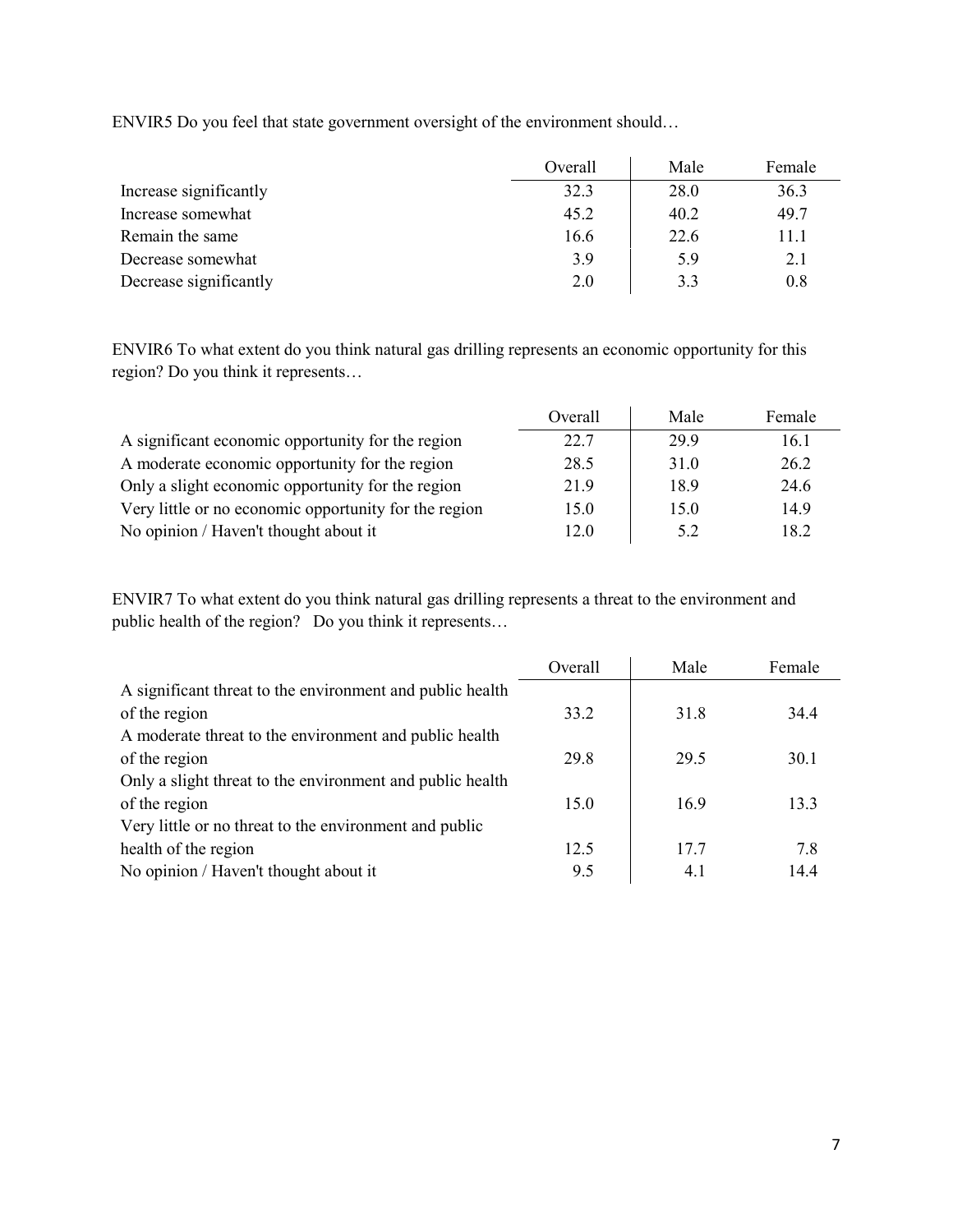ENVIR8 While our region has a rich legacy of producing fossil fuels, community stakeholders have recently demonstrated increased interest in diversifying our energy sources. What factors matter most to you in the sources of energy our community uses? (Please rank the top 2 - drag items over to box)

|                                   |         | Ranked in Top Two |        | <b>Ranked First</b> |      |        |
|-----------------------------------|---------|-------------------|--------|---------------------|------|--------|
|                                   | Overall | Male              | Female | Overall             | Male | Female |
| Cost                              | 37.5    | 37.7              | 37.4   | 23.6                | 25.4 | 21.9   |
| Public Health                     | 46.6    | 41.9              | 50.8   | 24.8                | 21.6 | 27.7   |
| Environment                       | 50.4    | 47.1              | 53.4   | 24.9                | 24.3 | 25.5   |
| Effect on job                     | 19.0    | 20.4              | 17.7   | 6.0                 | 6.3  | 5.8    |
| Investing in the future of energy | 28.2    | 28.7              | 27.8   | 12.7                | 13.0 | 12.4   |
| National and regional energy      |         |                   |        |                     |      |        |
| independence                      | 14.8    | 20.2              | 9.9    | 6.7                 | 8.1  | 5.4    |
| My own personal energy            |         |                   |        |                     |      |        |
| independence                      | 3.5     | 3.9               | 3.2    | 1.4                 | 1.4  | 1.4    |

ENVIR9 Solar power is becoming increasingly cost competitive with conventional energy sources. How much money would you need to be paid to install solar panels on your home?

|                                                                       | Overall | Male | Female |
|-----------------------------------------------------------------------|---------|------|--------|
| I would never install solar panels on my home.                        | 13.6    | 12.0 | 15.0   |
| I would completely pay for their installation if it reduced my energy | 17.9    | 19.5 | 16.4   |
| bills by less than \$1,000                                            |         |      |        |
| $$1,000 - $5,000$                                                     | 37.6    | 32.7 | 42.2   |
| $$5,000 - $10,000$                                                    | 20.3    | 21.7 | 19.0   |
| Greater than \$10,000                                                 | 9.5     | 13.0 | 6.3    |
| I already have solar panels installed                                 | 1.1     | 1.0  |        |

ENVIR10 Do you regularly recycle newspaper, glass, or plastic?

|     | Overall     | Male | Female |
|-----|-------------|------|--------|
| Yes | 922<br>89.Z | 84.8 | 81.6   |
| No  | 16.8        | 15.2 | 18.4   |

ENVIR11 Are you a member of or do you volunteer with a group which aims to preserve or protect the environment?

|     | Overall | Male | Female |
|-----|---------|------|--------|
| Yes | 16.3    | 19.9 | 13.0   |
| No  | 83.7    | 80.1 | 87.0   |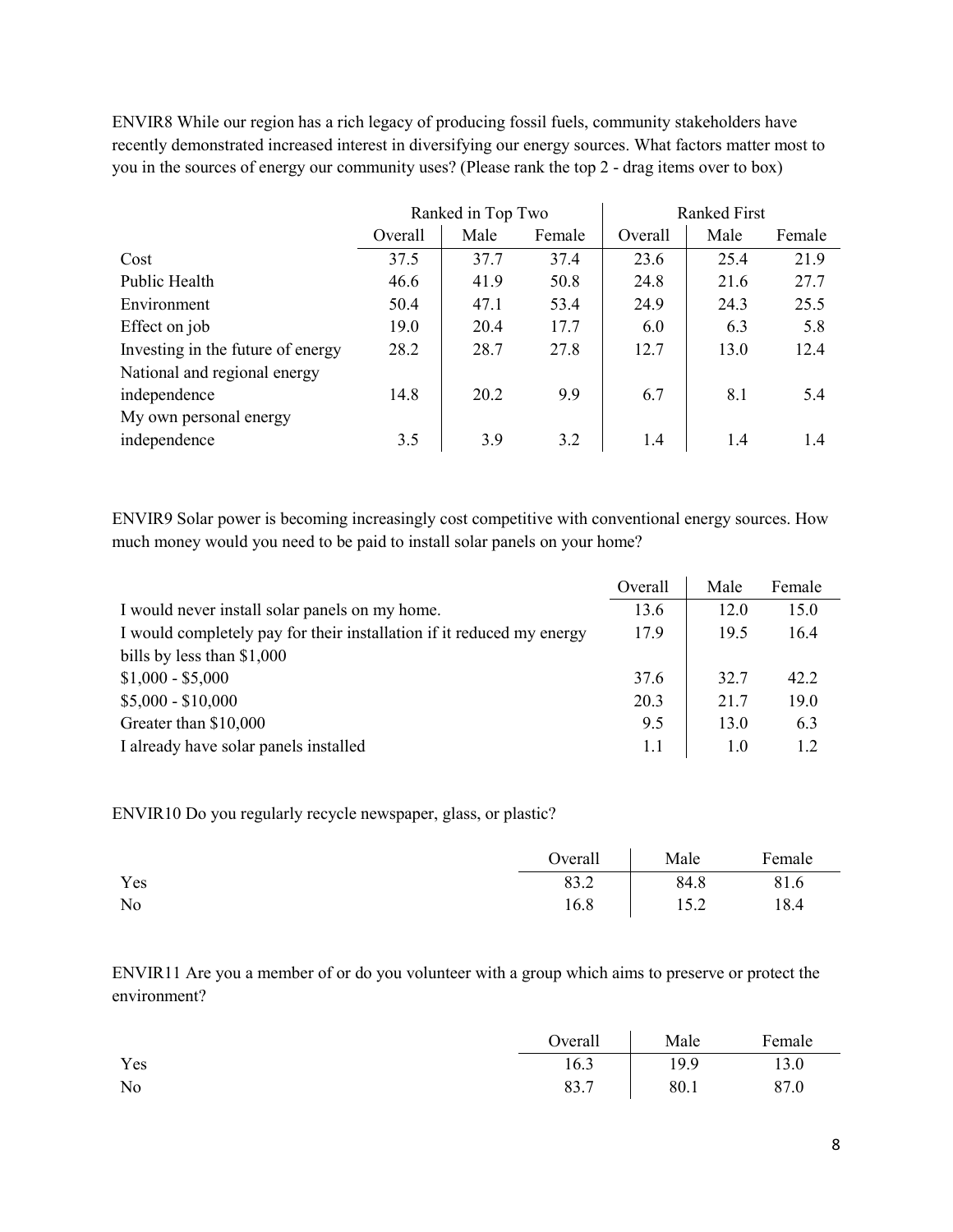|                           | Overall | Male | Female |
|---------------------------|---------|------|--------|
| Almost never              | 9.0     | 8.2  | 9.7    |
| One to three times a year | 17.2    | 14.1 | 19.9   |
| Four to ten times a year  | 21.1    | 20.2 | 22.0   |
| Ten to 20 times a year    | 21.2    | 19.4 | 22.8   |
| More than 20 times a year | 31.5    | 38.0 | 25.6   |

ENVIR12 How frequently do you or members of your family go to outdoor public recreation facilities, such as parks, trails and playgrounds?

ENVIR13 How would you rate the overall quality of public recreational areas in the region, such as parks, trails and playgrounds?

|           | Overall | Male | Female |
|-----------|---------|------|--------|
| Excellent | 16.3    | 18.1 | 14.7   |
| Very Good | 45.2    | 46.7 | 43.9   |
| Good      | 30.3    | 25.8 | 34.4   |
| Fair      | 6.9     | 8.2  | 5.8    |
| Poor      | 1.2     | 1.2  | 1.2    |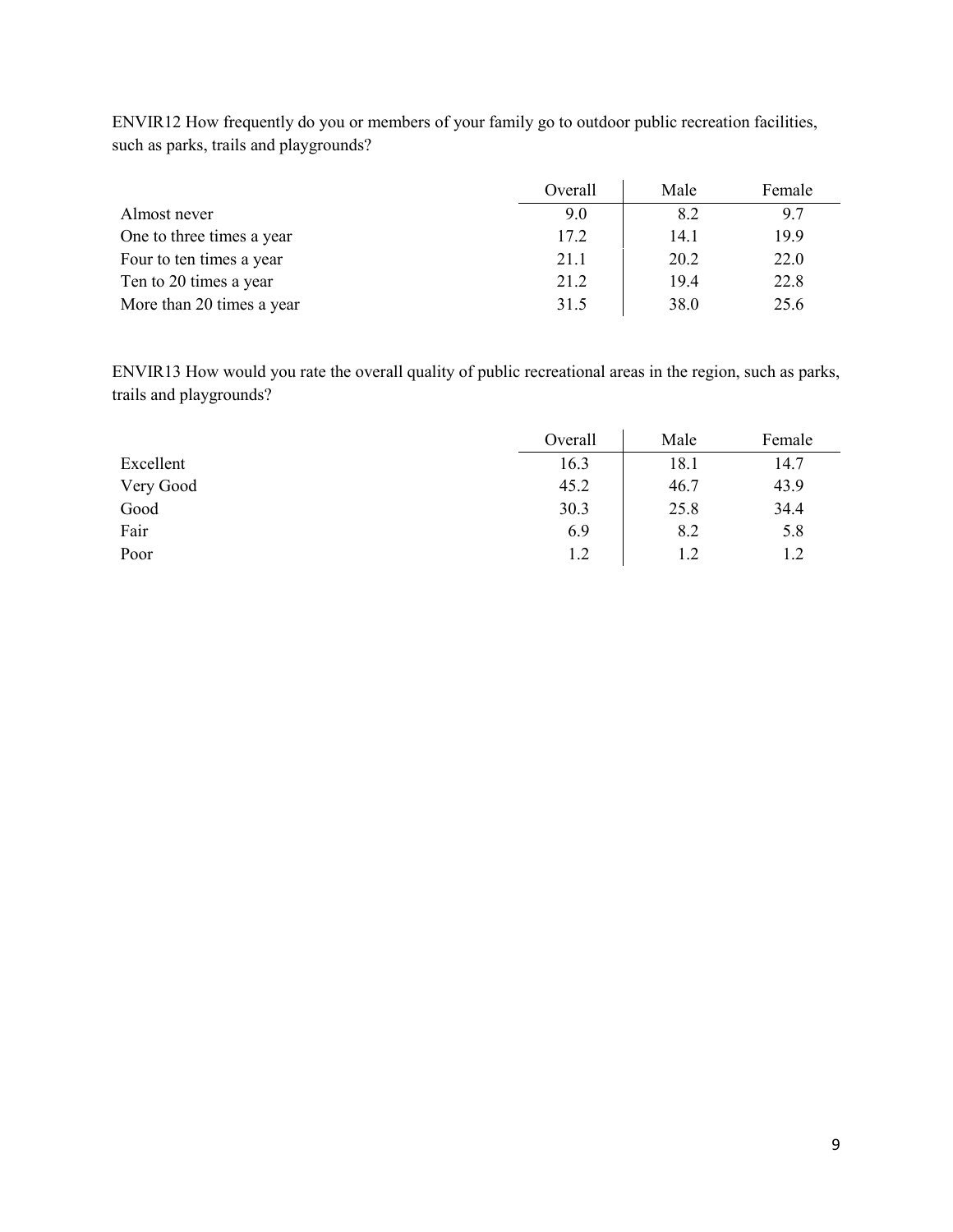## <span id="page-9-0"></span>**SECTION: GOVERNMENT**

GOV1 Redistricting is the process of redrawing the districts of elected representatives, such as members of congress and the state legislature. Gerrymandering is manipulating that process to favor one political party over another. To what extent, if any, do you feel gerrymandering is a problem today in Pennsylvania? Do you believe gerrymandering is:

|                                      | Overall | Male | Female |
|--------------------------------------|---------|------|--------|
| A serious problem                    | 47.4    | 53.4 | 41.9   |
| Moderate problem                     | 24.8    | 23.7 | 25.8   |
| A minor problem                      | 9.8     | 12.0 | 7.9    |
| Not a problem at all                 | 3.0     | 3.7  | 2.3    |
| No opinion / Have not been following | 15.0    | 7.1  | 22.2   |

GOV2 Should the redrawing of political districts in Pennsylvania be done by an independent, nonpartisan commission?

|                                      | Overall | Male | Female |
|--------------------------------------|---------|------|--------|
| Yes                                  | 75.5    | 82.9 | 68.8   |
| N <sub>0</sub>                       |         | 0.1  | 2.5    |
| No opinion / Have not been following | 20.3    | 11.0 | 28.7   |

GOV3 Do you support abandoning Pennsylvania's "state store" system in favor of allowing wine and liquor to be sold in privately owned retail stores?

|                                      | Overall | Male | Female |
|--------------------------------------|---------|------|--------|
| Yes                                  | 61.5    | 65.8 | 57.6   |
| N <sub>0</sub>                       | 24.2    | 23.4 | 25.0   |
| No opinion / Have not been following | 14.3    | 10.8 | 17.5   |

GOV4 Pennsylvania allows marijuana to be legally sold for medical purposes by licensed retail outlets. Several other states also allow marijuana to be legally sold for recreational use. Do you support legalizing the sale of marijuana for recreational use in Pennsylvania?

|                                      | Overall | Male | Female |
|--------------------------------------|---------|------|--------|
| Yes                                  | 61.7    | 63.6 | 59.9   |
| No                                   | 32.1    | 31.4 | 32.8   |
| No opinion / Have not been following | 6.2     | 5.0  |        |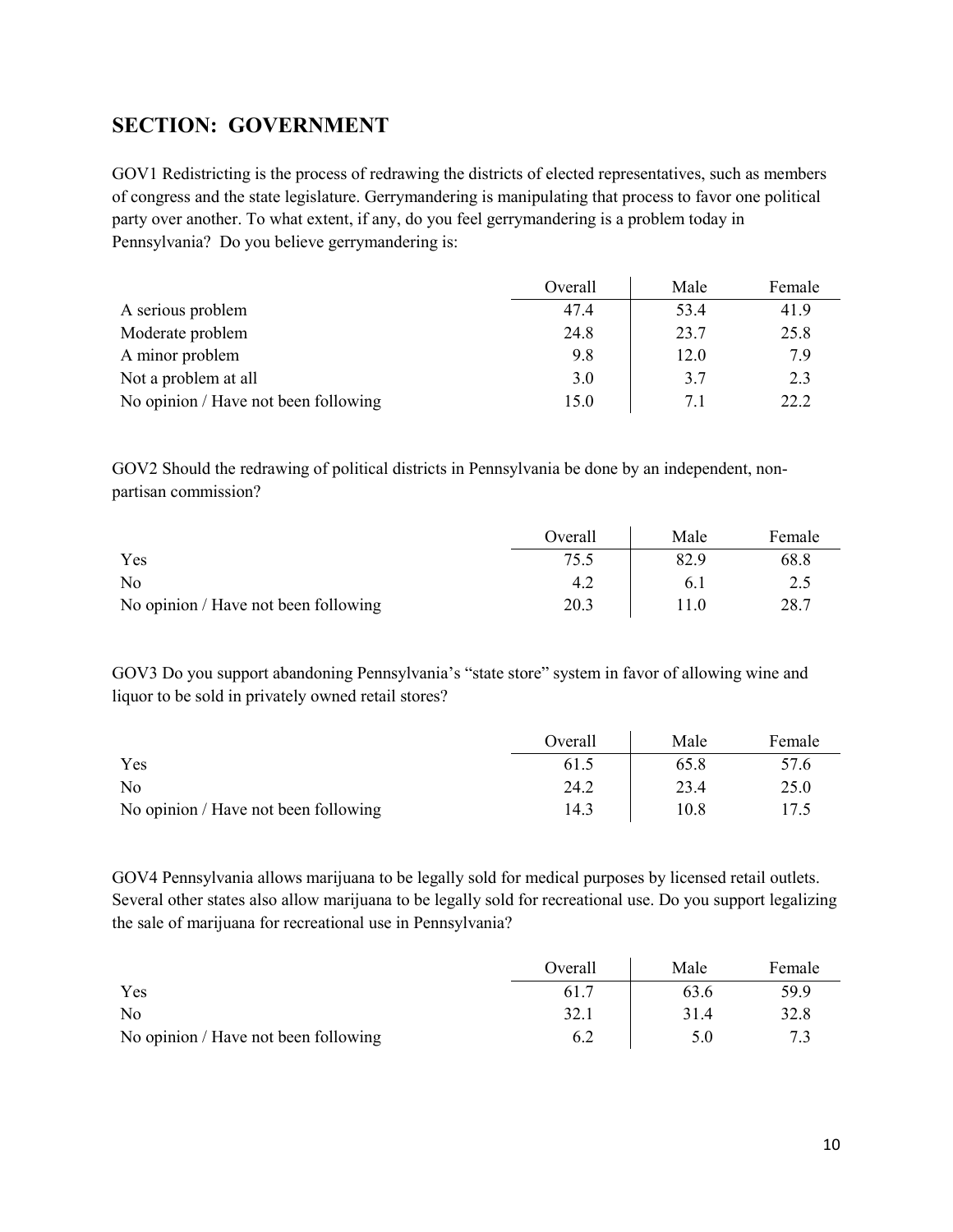GOV5 As you may know, Pittsburgh is one of the finalists to be selected for a new Amazon, Inc. headquarters location (sometimes called "Amazon HQ2"). This would bring many high paying jobs and increase the region's profile. There could be some negative impacts, such as increased housing costs. In general, which of the following best represents your feelings about this possibility?

|                                                                       | Overall | Male | Female |
|-----------------------------------------------------------------------|---------|------|--------|
| Strongly favor $-$ the benefits would far outweigh the costs          | 24.4    | 32.7 | 16.7   |
| Moderately favor $-$ Some concern about the costs, but they are       |         |      |        |
| outweighed by the benefits                                            | 37.5    | 37.0 | 38.0   |
| Not sure                                                              | 14.0    | 9.1  | 18.4   |
| Moderately oppose – See some benefits, but they are outweighed by the | 13.5    | 9.7  | 17.0   |
| costs                                                                 |         |      |        |
| Strongly oppose $-$ the costs would far outweigh the benefits         | 8.7     | 11.1 | 6.5    |
| No opinion / Have not been following                                  | 1.9     | 0.3  | 3.4    |

GOV6 Where do you get your information about local government? CHECK ALL THAT APPLY

|                                                         | Overall | Male | Female |
|---------------------------------------------------------|---------|------|--------|
| Newspapers/magazine (print or online)                   | 69.3    | 72.1 | 66.8   |
| Television/radio                                        | 76.2    | 76.2 | 76.2   |
| Social media (Facebook, Twitter, etc.)                  | 48.0    | 42.0 | 53.4   |
| Government web sites                                    | 21.3    | 26.6 | 16.5   |
| Other internet sources                                  | 33.4    | 40.7 | 26.8   |
| Community meetings                                      | 18.2    | 21.5 | 15.2   |
| Other – Please specify                                  | 5.5     | 4.1  | 6.9    |
| Not interested / Don't get local government information | 1.6     | 0.7  | 2.4    |

GOV7a Are you registered to vote?

|     |      | Overall Male Female |      |
|-----|------|---------------------|------|
| Yes | 94.8 | 93.5                | 96.1 |
| No  |      | $5.2$ 6.5           | 3.9  |

#### [Asked if Yes to GOV7a]  $N = 1815$ GOV7b How often do you vote?

|                                | Overall | Male | Female |
|--------------------------------|---------|------|--------|
| In every election              | 66.4    | 73.9 | 59.7   |
| In every general election      | 14.5    | 15.1 | 14.0   |
| In every Presidential election | 14.3    | 7.2  | 20.5   |
| Rarely                         | 3.6     | 3.0  | 4.2    |
| Do not vote                    | 1.2     | 0.7  | 1.6    |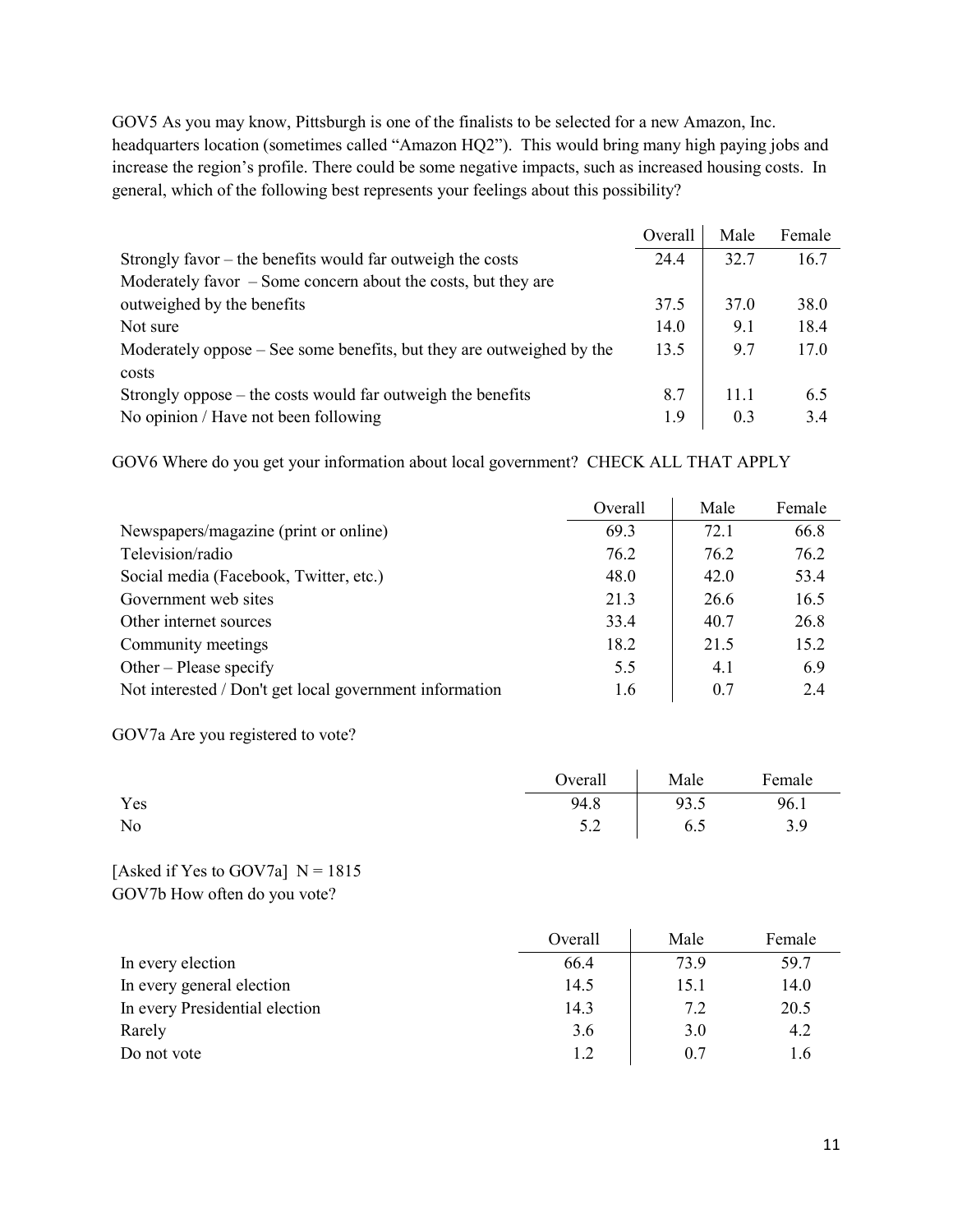|                                         | Overall | Male | Female |
|-----------------------------------------|---------|------|--------|
| Democrat                                | 57.9    | 48.5 | 66.5   |
| Republican                              | 28.3    | 32.5 | 24.5   |
| Independent                             | 9.7     | 13.7 | 6.0    |
| Something else / Other – Please specify | 4.1     | 5.3  | 3.0    |

GOV8 Generally speaking, do you consider yourself a Democrat, a Republican, an Independent, or something else?

GOV9 Generally speaking, do you consider yourself to be a liberal, a conservative, or a moderate?

|              | Overall | Male | Female |
|--------------|---------|------|--------|
| Liberal      | 40.3    | 33.4 | 46.6   |
| Conservative | 26.1    | 29.5 | 23.1   |
| Moderate     | 33.6    | 37.1 | 30.3   |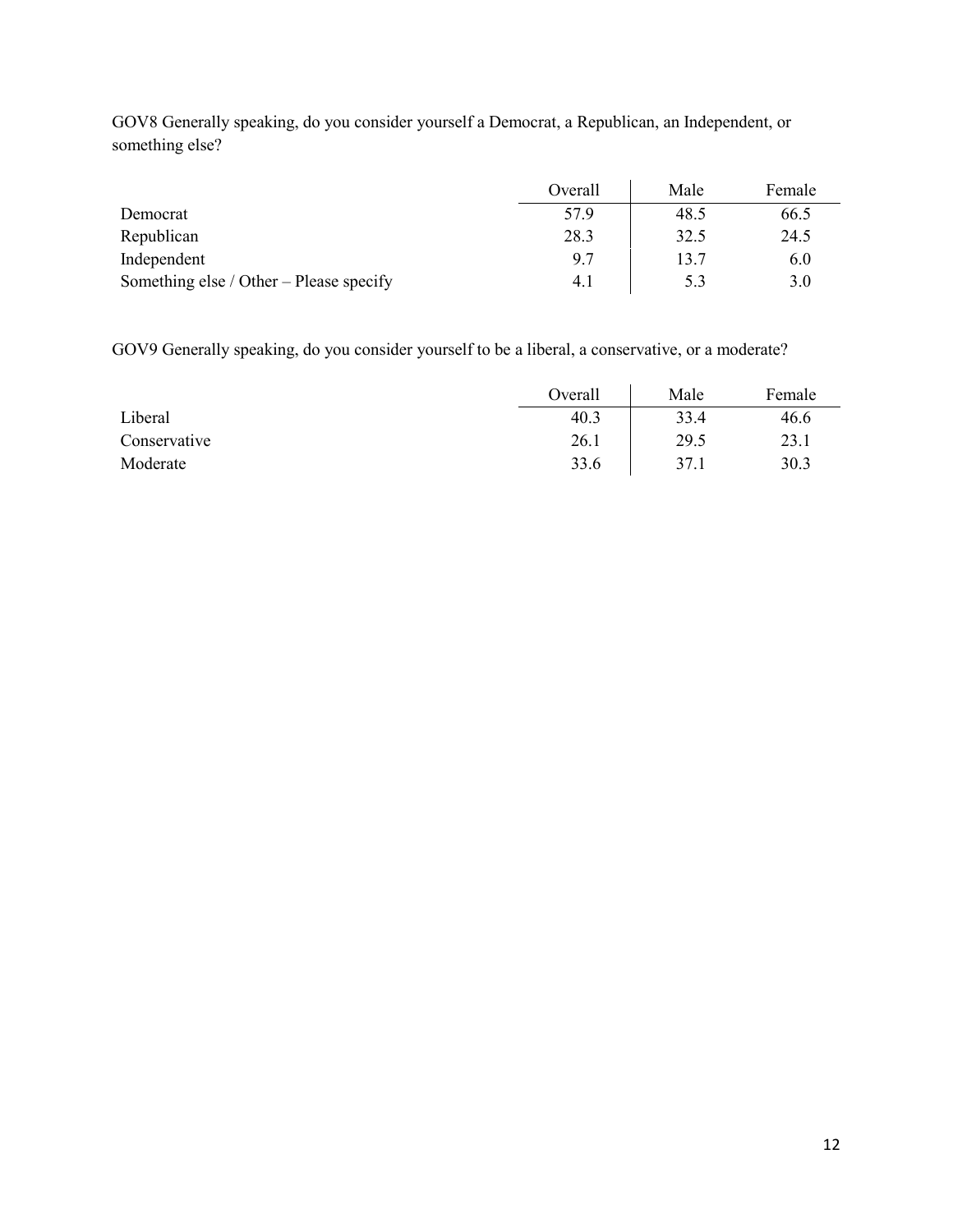## <span id="page-12-0"></span>**SECTION: ARTS**

ARTS1 During the past year, about how many times have you visited a local museum or gallery or attended an art or cultural event, such as a play, concert, festival, reading or film?

|                    | Overall | Male | Female |
|--------------------|---------|------|--------|
| None               | 13.2    | 11.3 | 14.9   |
| 1-2 times          | 22.8    | 24.5 | 21.1   |
| 3-5 times          | 26.1    | 23.6 | 28.3   |
| $6-10$ times       | 18.5    | 18.1 | 18.9   |
| $11-20$ times      | 10.2    | 13.1 | 7.5    |
| More than 20 times | 9.3     | 9.3  | 9.2    |

ARTS2 During the past year, have you made any donations to arts or cultural organizations?

|     | Overall | Male | Female |
|-----|---------|------|--------|
| Yes | 38.9    | 48.9 | 29.8   |
| No  | 61.1    | 51.1 | 70.2   |

ARTS3 In your opinion, how important is arts education in schools?

|                     | Overall | Male | Female |
|---------------------|---------|------|--------|
| Not important       | 3.0     | 3.8  | 2.2    |
| Somewhat important  | 22.6    | 23.8 | 21.6   |
| Very important      | 38.1    | 40.7 | 35.6   |
| Extremely important | 36.3    | 31.6 | 40.7   |

ARTS4 How would you rate the overall quality of the region's arts and cultural opportunities?

|           | Overall | Male | Female |
|-----------|---------|------|--------|
| Excellent | 21.6    | 21.7 | 21.6   |
| Very Good | 44.5    | 45.0 | 44.0   |
| Good      | 26.8    | 26.6 | 26.9   |
| Fair      | 6.0     | 5.2  | 6.7    |
| Poor      | 1.1     |      | 0.8    |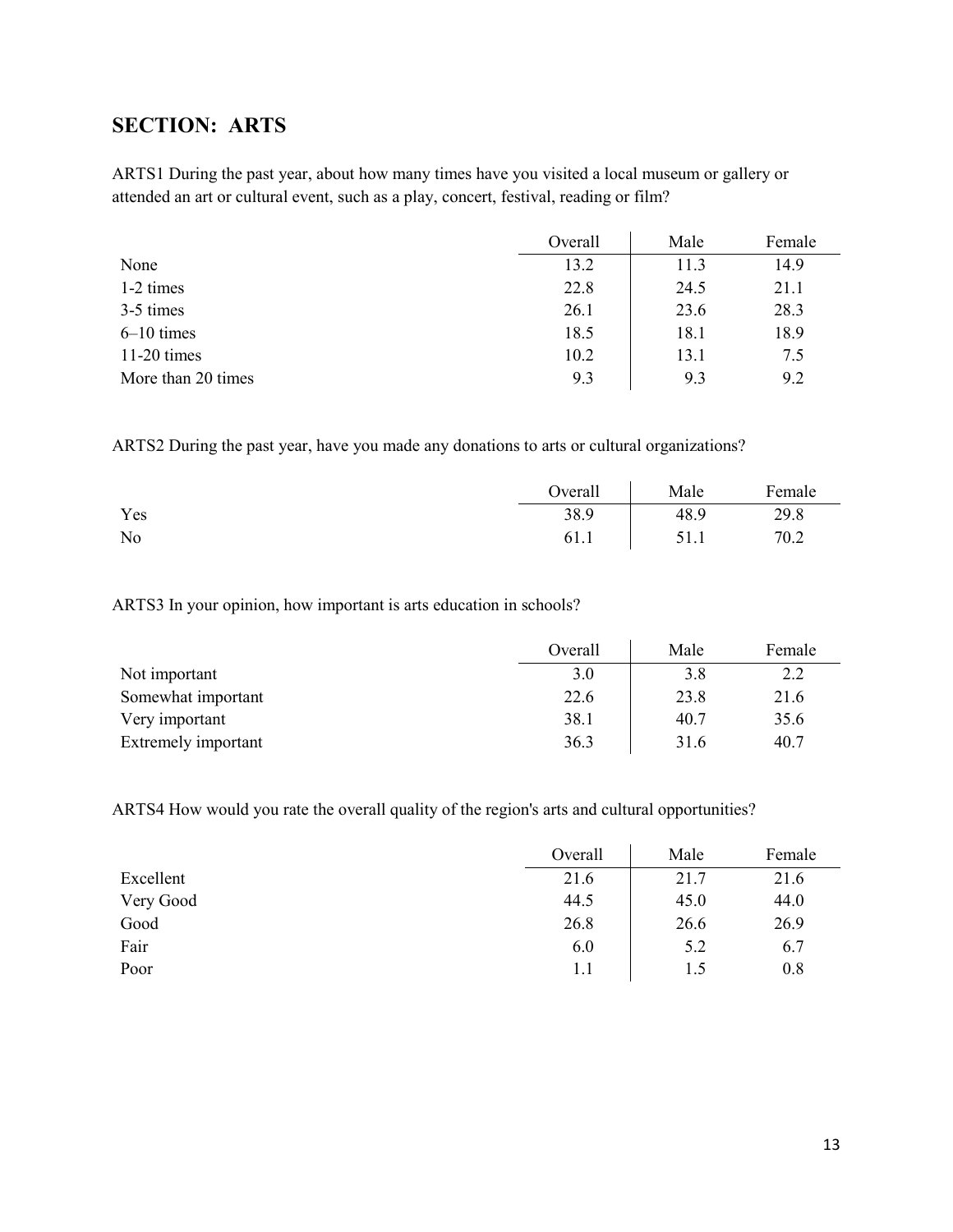## <span id="page-13-0"></span>**SECTION: TRANSPORTATION**

TRANS1 How much of a problem, if any, do you think there is with road and bridge quality in the region?

|                      | Overall | Male | Female |
|----------------------|---------|------|--------|
| A severe problem     | 56.6    | 58.8 | 54.6   |
| A moderate problem   | 37.1    | 35.5 | 38.5   |
| A minor problem      | 5.2     | 4.9  | 5.5    |
| Not a problem at all | 1.1     | 0.9  | 1.3    |

TRANS2 How much of a problem, if any, do you think there is with traffic congestion in the region?

|                      | Overall | Male | Female |
|----------------------|---------|------|--------|
| A severe problem     | 35.0    | 32.2 | 37.6   |
| A moderate problem   | 54.4    | 56.7 | 52.3   |
| A minor problem      | 9.7     | 9.9  | 9.6    |
| Not a problem at all | 0.8     |      | 0.5    |

TRANS3 How much of a problem, if any, do you think there is with the availability of public transit in the region?

|                      | Overall | Male | Female |
|----------------------|---------|------|--------|
| A severe problem     | 27.1    | 28.4 | 25.9   |
| A moderate problem   | 40.6    | 35.7 | 45.0   |
| A minor problem      | 23.2    | 27.7 | 19.1   |
| Not a problem at all | 9.1     | 8.2  | 9.9    |

TRANS4 How much of a problem, if any, do you think there is with the availability of nonstop flight destinations at Greater Pittsburgh International Airport?

|                      | Overall | Male | Female |
|----------------------|---------|------|--------|
| A severe problem     | 16.6    | 16.6 | 16.6   |
| A moderate problem   | 36.1    | 34.6 | 37.6   |
| A minor problem      | 34.0    | 34.5 | 33.6   |
| Not a problem at all | 13.3    | 14.4 | 12.2   |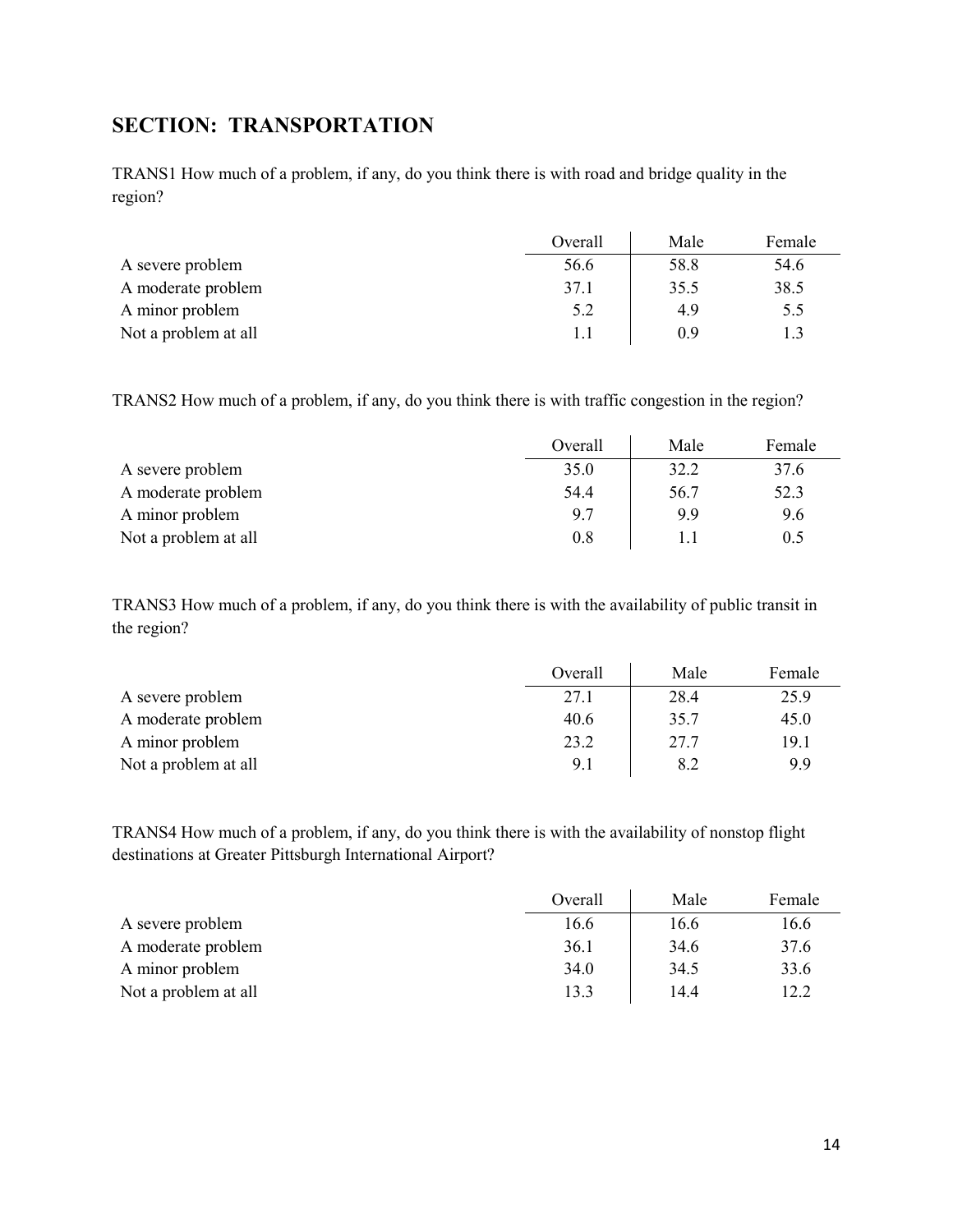TRANS5 How much of a problem, if any, do you think there is with the availability of safe and dedicated bicycling and pedestrian routes in the region?

|                      | Overall | Male | Female |
|----------------------|---------|------|--------|
| A severe problem     | 13.7    | 13.2 | 14.1   |
| A moderate problem   | 27.6    | 22.7 | 32.1   |
| A minor problem      | 34.5    | 39.3 | 30.0   |
| Not a problem at all | 24.2    | 24.7 | 23.7   |

#### TRANS6 How often do you use public transit?

|                                 | Overall | Male | Female |
|---------------------------------|---------|------|--------|
| 5 days a week or more           | 20.2    | 18.7 | 21.6   |
| About once a week               | 10.9    | 9.7  | 11.9   |
| About once a month              | 6.3     | 8.4  | 4.4    |
| Less than once a month          | 21.0    | 21.6 | 20.5   |
| Never                           | 38.1    | 38.9 | 37.3   |
| Public transit is not available | 3.6     | 2.7  | 4.3    |

TRANS7 Would you support increased funding for the improvement of roads and bridges in the region?

|     | Overall | Male | Female |
|-----|---------|------|--------|
| Yes | 86.0    | 84.4 | 87.5   |
| No  | 14.0    | 15.6 | 12.5   |

### [Asked if Yes to TRANS7]  $N = 1685$

TRANS8 Which one of the following options would you most strongly support to provide this funding for improvement of roads and bridges?

|                                     | Overall | Male | Female |
|-------------------------------------|---------|------|--------|
| Increased gasoline taxes            | 16.1    | 23.5 | 9.6    |
| Increased vehicle registration fees | 24.1    | 19.8 | 27.9   |
| More toll roads                     | 8.9     | 10.0 | 7.9    |
| Divert from some other source       | 50.9    | 46.7 | 54.7   |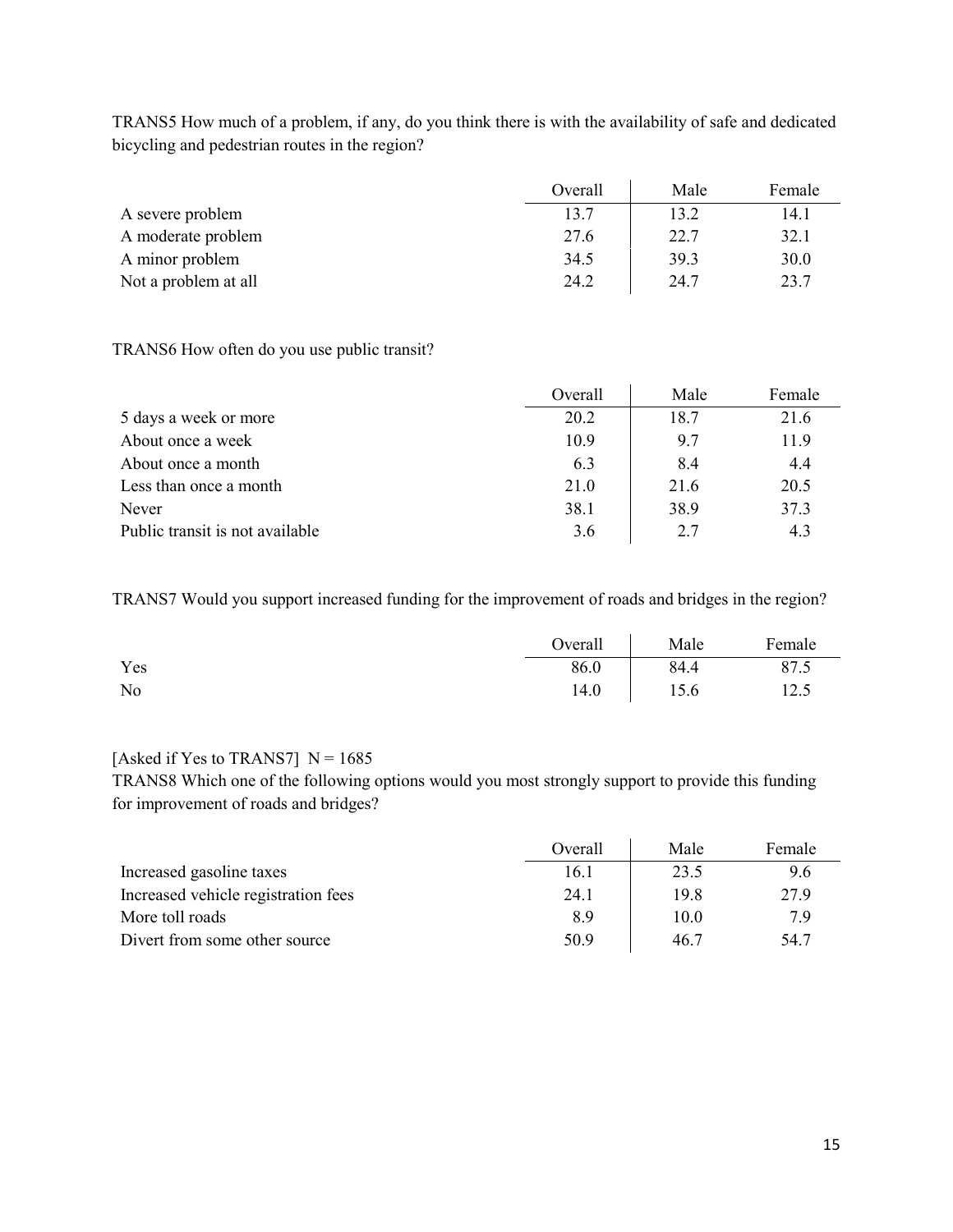## <span id="page-15-0"></span>**SECTION: EDUCATION**

EDUC1 In your view, how adequate or inadequate are the financial resources available for the public schools in your local community? Would you say the financial resources are…

|                       | Overall | Male | Female |
|-----------------------|---------|------|--------|
| Completely adequate   | 17.8    | 23.1 | 13.0   |
| Generally adequate    | 41.8    | 39.9 | 43.6   |
| Generally inadequate  | 30.9    | 27.0 | 34.5   |
| Completely inadequate | 9.4     | 10.0 | 8.9    |

EDUC2 How would you rate the safety of the public schools in your local community?

|                 | Overall | Male | Female |
|-----------------|---------|------|--------|
| Very safe       | 24.4    | 30.3 | 19.0   |
| Somewhat safe   | 56.0    | 52.3 | 59.3   |
| Somewhat unsafe | 15.2    | 13.7 | 16.6   |
| Very unsafe     | 4.4     | 3.8  | 5.0    |

#### EDUC3 Do you have any children aged 3-18?

|     | Overall | Male | Female |
|-----|---------|------|--------|
| Yes | 17.4    | 18.0 | 16.9   |
| No  | 82.6    | 82.0 | 83.1   |

#### [Asked if Yes to EDUC3]  $N = 346$

EDUC4 Are they enrolled in any type of educational program?

|     | Overall | Male | Female |
|-----|---------|------|--------|
| Yes | 88.9    | 83.0 | 94.5   |
| No  | 11.1    | 17.0 | 5.5    |

#### [Asked if Yes to EDUC3]  $N = 320$

EDUC5 Does your child/children attend … (you can select more than one)

|                | Overall | Male | Female |
|----------------|---------|------|--------|
| Public school  | 81.3    | 81.1 | 81.6   |
| Private school | 15.1    | 15.2 | 15.0   |
| Home school    | 0.7     | 0.0  | 1.3    |
| Charter school | 10.2    | 9.1  | 11.1   |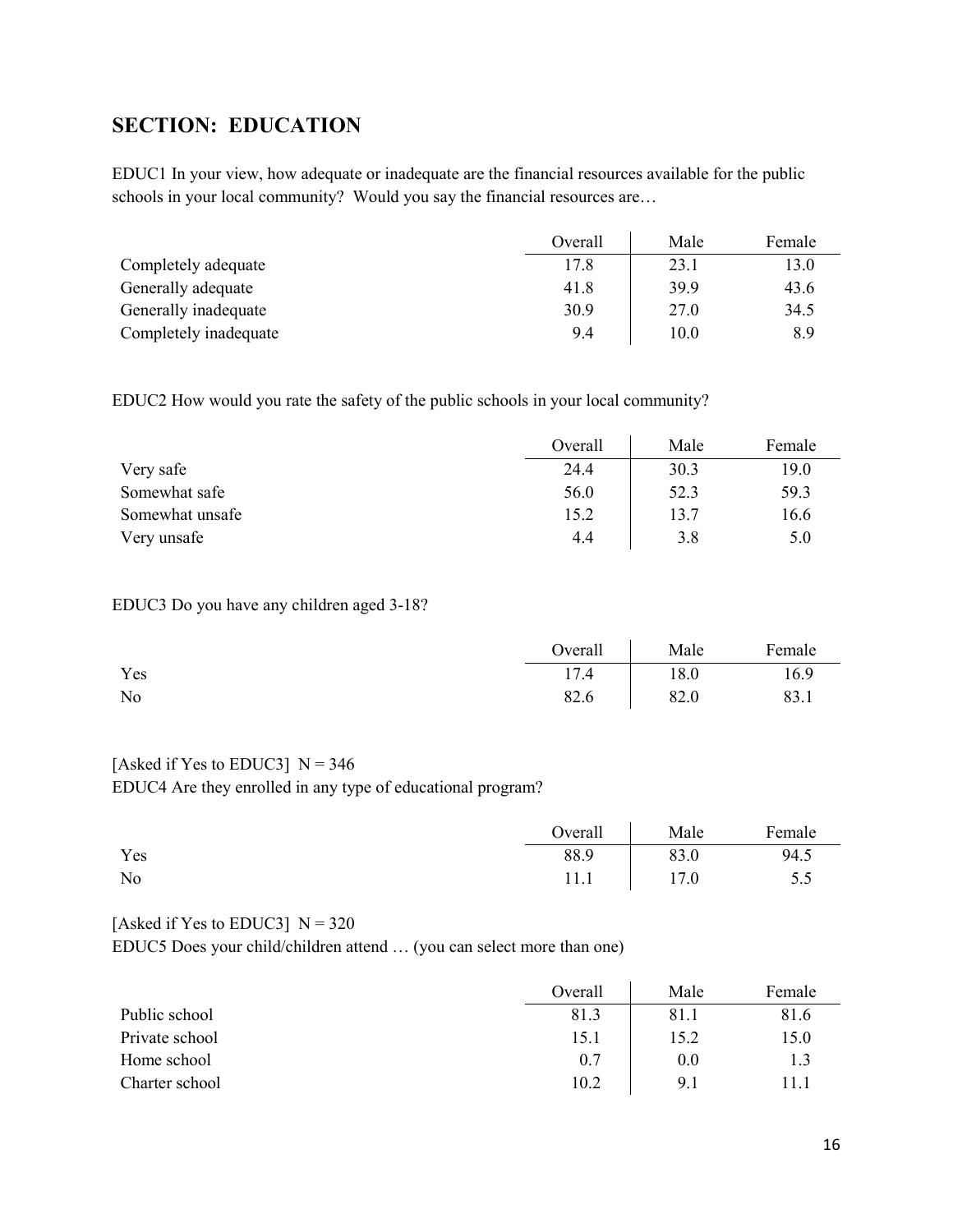### [Asked if Yes to EDUC3]  $N = 321$ EDUC6 Does your child attend a neighborhood school?

|     | Overal | Male | Female |
|-----|--------|------|--------|
| Yes | 72.9   | 69.7 | 75.6   |
| No  | 27.1   | 30.3 | 24.4   |

#### [Asked if Yes to EDUC3]  $N = 317$

EDUC7 Which of the following are the most important factors in choosing a school for your child? (pick two - drag items to box)

|                         |         | Ranked in Top Two |        | <b>Ranked First</b> |      |        |
|-------------------------|---------|-------------------|--------|---------------------|------|--------|
|                         | Overall | Male              | Female | Overall             | Male | Female |
| Proximity               | 26.1    | 32.8              | 20.3   | 14.0                | 18.2 | 10.4   |
| Safety                  | 48.1    | 43.9              | 51.6   | 23.5                | 16.8 | 29.2   |
| Religion                | 3.1     | 3.8               | 2.6    | 1.4                 | 1.5  | 1.3    |
| Specialized instruction | 32.2    | 28.8              | 35.1   | 9.1                 | 9.8  | 8.5    |
| Family tradition        | 0.7     | 1.5               | 0.0    | 0.7                 | 1.5  | 0.0    |
| Academic outcomes       | 82.5    | 80.3              | 84.4   | 50.4                | 51.1 | 49.7   |
| Other                   | 6.7     | 7.6               | 5.8    | 0.7                 | 0.8  | 0.6    |

## [Asked if Yes to EDUC3]  $N = 321$

EDUC8 How would you rate the overall quality of education that your children are receiving?

|           | Overall | Male | Female |
|-----------|---------|------|--------|
| Excellent | 33.6    | 36.8 | 30.8   |
| Very Good | 29.4    | 28.6 | 30.1   |
| Good      | 24.6    | 21.8 | 26.9   |
| Fair      | 10.0    | 10.5 | 9.6    |
| Poor      | 2.4     | 2.3  | 2.6    |

#### [Asked if Yes to EDUC3]  $N = 321$

EDUC9 In the past two years, have you been a member of the PTA or similar parent organization?

|     | Overall Male |             | Female |
|-----|--------------|-------------|--------|
| Yes | 28.5         | 17.4        | 37.8   |
| No  |              | 71.5   82.6 | 62.2   |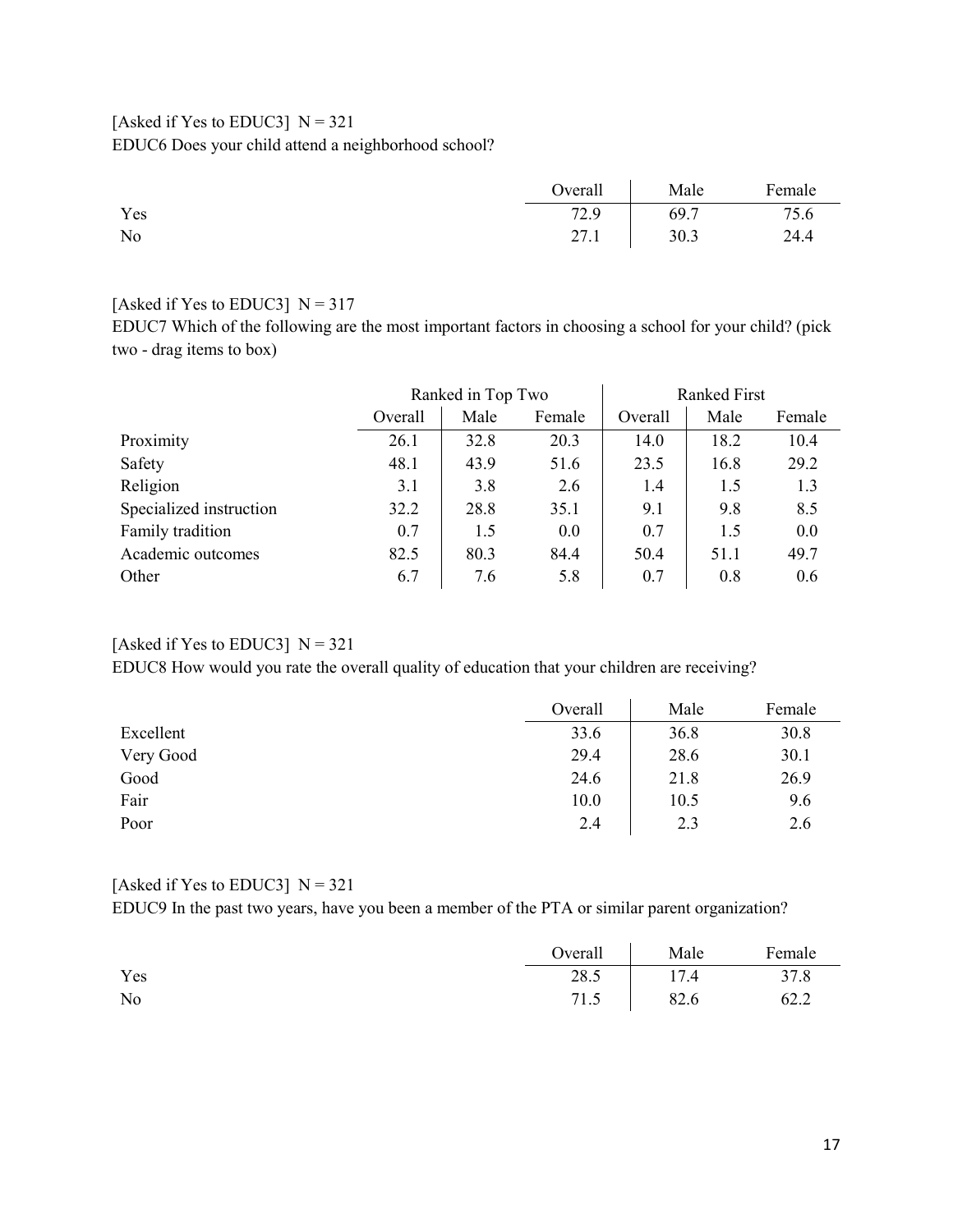EDUC10 In the past two years, have you attended a school board meeting?

|     | Overall | Male | Female |
|-----|---------|------|--------|
| Yes | 10.0    | 9.9  | 10.2   |
| No  | 90.0    | 90.1 | 89.8   |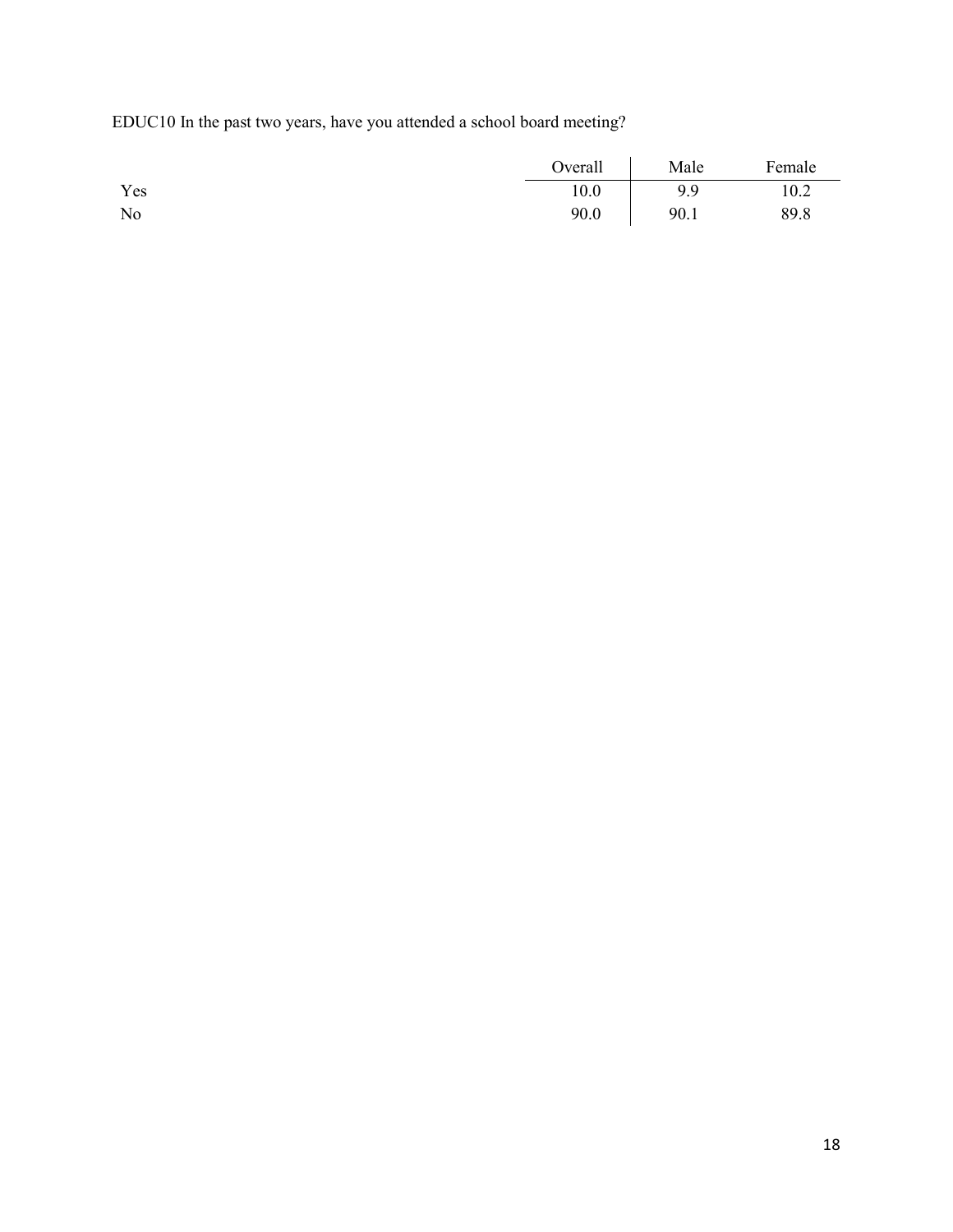## <span id="page-18-0"></span>**SECTION: PUBLIC SAFETY**

SAFE1 In general, how do you think your neighborhood compares with other neighborhoods in the area with regard to the amount of crime? Do you think it has more crime than other neighborhoods, about the same amount of crime, or less crime?

|                | Overall | Male | Female |
|----------------|---------|------|--------|
| More crime     | 8.4     | 8.8  | 8.1    |
| About the same | 33.9    | 31.6 | 36.0   |
| Less crime     | 57.6    | 59.6 | 55.9   |

SAFE2 Comparing safety in your neighborhood now with safety a year ago, is there now…

|                                | Overall | Male | Female |
|--------------------------------|---------|------|--------|
| More crime                     | 11.3    | 10.5 | 12.1   |
| About the same amount of crime | 76.5    | 76.5 | 76.6   |
| Less crime                     | 12.1    | 13.0 | l 1.4  |

SAFE3 In terms of personal experience with crime, during the past year, have you been the victim of a property crime? That is, have you had money or property stolen, property vandalized, your home broken into, or a car stolen?

|     | Overall | Male | Female |
|-----|---------|------|--------|
| Yes | 12.7    | 14.8 | 10.8   |
| No  | 87.3    | 85.2 | 89.2   |

SAFE4 How about violent crime? During the past year, have you been the victim of a personal assault, a robbery involving the use of force or a weapon, or some other type of violent crime?

|                | Overall | Male | Female |
|----------------|---------|------|--------|
| Yes            | 2.5     | 3.5  | 1.6    |
| N <sub>o</sub> | 97.5    | 96.5 | 98.4   |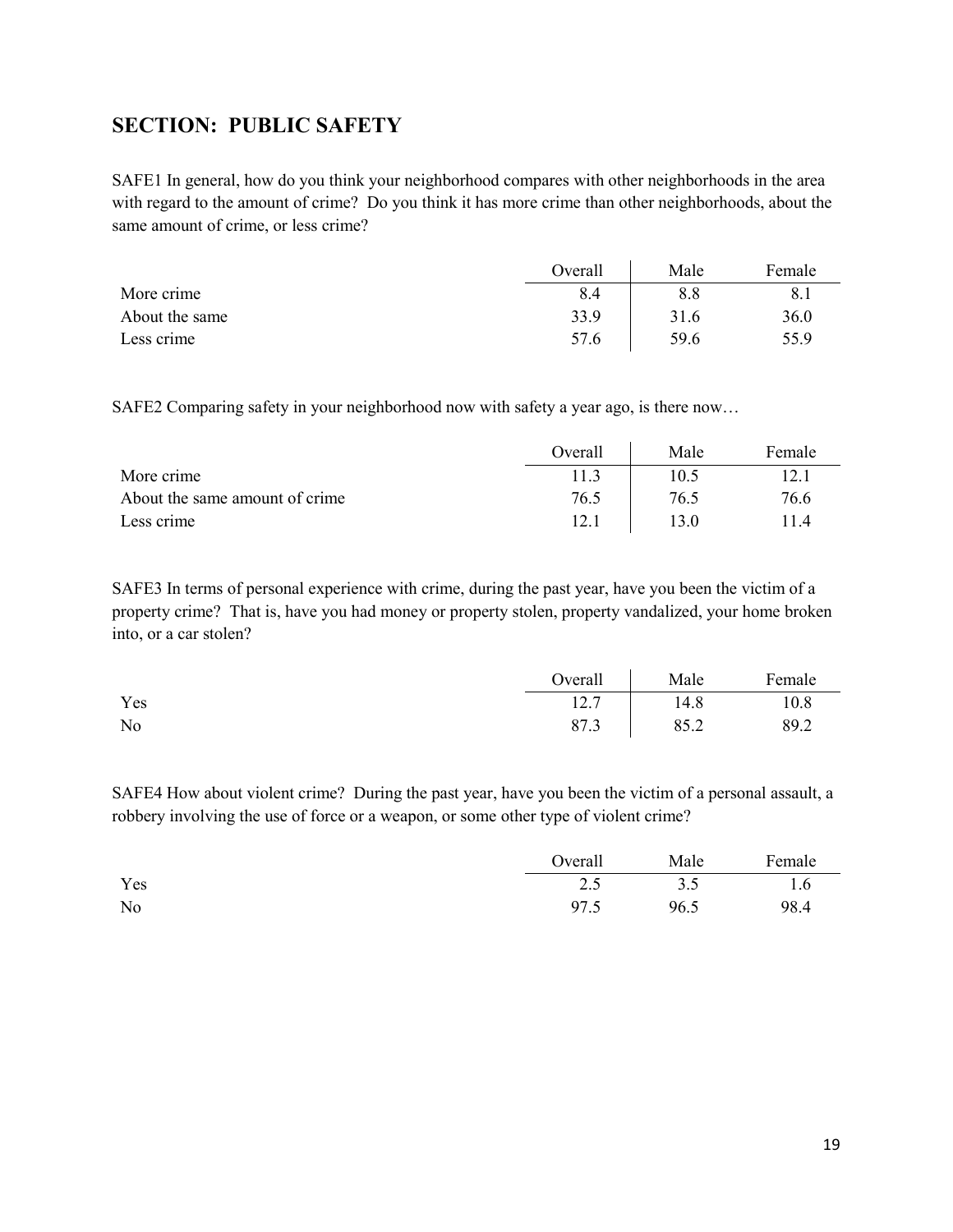SAFE5 How would you rate the police in your community in terms of giving protection to people in your neighborhood?

|           | Overall | Male | Female |
|-----------|---------|------|--------|
| Excellent | 18.3    | 19.7 | 17.0   |
| Very Good | 33.8    | 35.1 | 32.7   |
| Good      | 30.7    | 28.7 | 32.6   |
| Fair      | 12.6    | 12.0 | 13.2   |
| Poor      | 4.6     | 4.5  | 4.6    |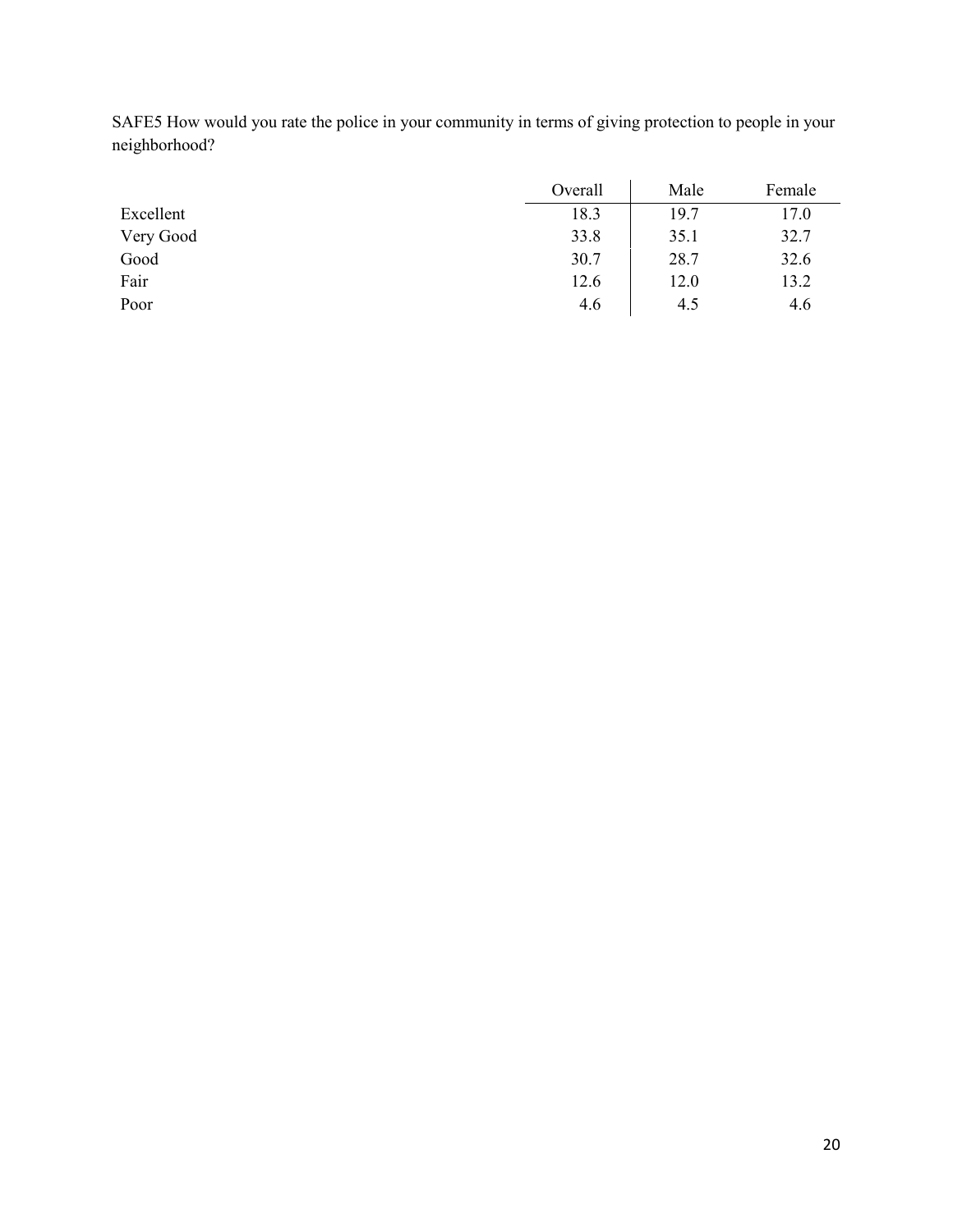## <span id="page-20-0"></span>**SECTION: HOUSING**

HOUSE1 Do you or your family own the place where you currently live, do you rent, or other?

|                             | Overall | Male | Female |
|-----------------------------|---------|------|--------|
| Own                         | 64.3    | 69.9 | 59.2   |
| Rent                        | 30.1    | 24.5 | 35.1   |
| Live with someone who owns  | 4.2     | 3.6  | 4.8    |
| Live with someone who rents | 0.9     | 1.4  | 0.5    |
| Other                       | 0.4     | 0.6  | 0.3    |

#### [Asked if Own or Rent in HOUSE1]  $N = 1805$

HOUSE2 Do you spend 30 percent or more of your income for housing?

|                  | Overall | Male | Female |
|------------------|---------|------|--------|
| Yes              | 43.3    | 36.4 | 49.7   |
| No               | 51.6    | 61.2 | 42.8   |
| Don't contribute | 5.0     | 2.4  | 7.4    |

HOUSE3 How would you rate the overall physical or structural condition of the house or apartment in which you live?

|           | Overall | Male | Female |
|-----------|---------|------|--------|
| Excellent | 20.0    | 21.5 | 18.7   |
| Very Good | 37.1    | 37.8 | 36.4   |
| Good      | 28.4    | 28.1 | 28.6   |
| Fair      | 12.3    | 10.9 | 13.7   |
| Poor      | 2.2     | 1.7  | 2.6    |

HOUSE4 What about the condition of the other houses or buildings in your neighborhood? Would you say that, in general, the physical condition of surrounding houses and buildings is...

|           | Overall | Male | Female |
|-----------|---------|------|--------|
| Excellent | 13.1    | 14.1 | 12.2   |
| Very Good | 38.4    | 38.0 | 38.7   |
| Good      | 33.6    | 36.9 | 30.5   |
| Fair      | 11.5    | 7.4  | 15.2   |
| Poor      | 3.4     | 3.5  | 3.3    |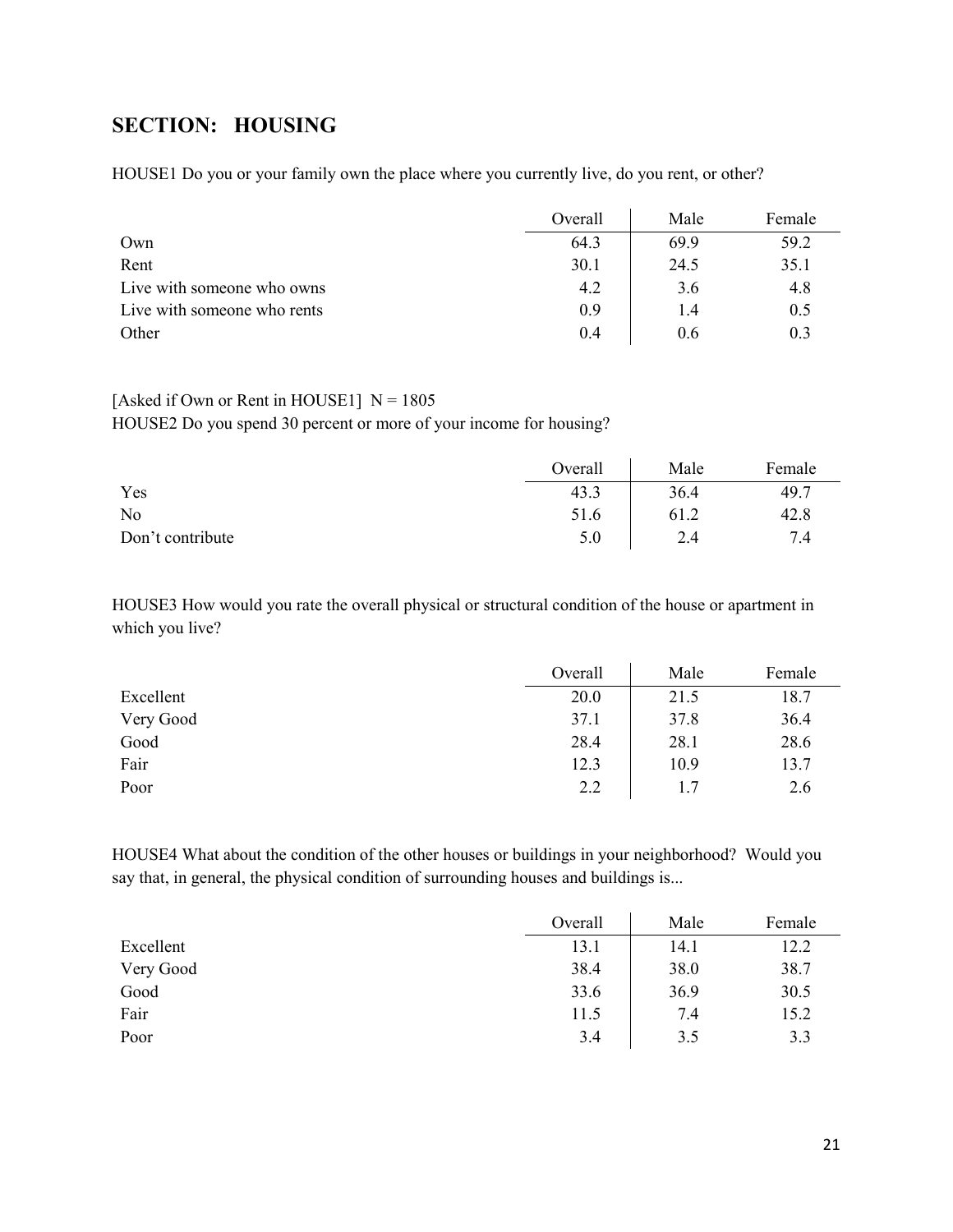## <span id="page-21-0"></span>**SECTION: ECONOMY**

ECON1 How often does your household have difficulty paying for basic necessities, such as monthly rent or mortgage, food, and utilities?

|           | Overall | Male | Female |
|-----------|---------|------|--------|
| Never     | 48.1    | 56.7 | 40.2   |
| Rarely    | 26.2    | 23.9 | 28.3   |
| Sometimes | 18.4    | 12.8 | 23.4   |
| Often     | 5.0     | 4.3  | 5.5    |
| Always    | 2.4     | 2.4  | 2.5    |

ECON2 In the past 3 years, has your household's financial situation...

|                             | Overall | Male | Female |
|-----------------------------|---------|------|--------|
| Gotten significantly better | 11.1    | 13.6 | 8.8    |
| Gotten somewhat better      | 26.3    | 29.4 | 23.5   |
| Stayed about the same       | 42.9    | 36.6 | 48.6   |
| Gotten somewhat worse       | 15.9    | 16.5 | 15.3   |
| Gotten significantly worse  | 3.9     | 4.0  | 3.8    |

ECON3 Thinking about the national economy, would you say that over the next year the nation's economy will...

|                     | Overall | Male | Female |
|---------------------|---------|------|--------|
| Get much better     | 7.4     | 10.6 | 4.5    |
| Get somewhat better | 25.2    | 25.8 | 24.7   |
| Stay about the same | 33.4    | 31.5 | 35.2   |
| Get somewhat worse  | 27.8    | 24.7 | 30.5   |
| Get much worse      | 6.1     | 7.3  | 5.1    |

ECON4 Thinking about the local or regional economy, would you say that over the next year the region's economy will...

|                     | Overall | Male | Female |
|---------------------|---------|------|--------|
| Get much better     | 4.8     | 6.6  | 3.2    |
| Get somewhat better | 34.7    | 37.4 | 32.3   |
| Stay about the same | 44.5    | 41.4 | 47.3   |
| Get somewhat worse  | 13.5    | 11.6 | 15.1   |
| Get much worse      | 2.5     | 3.1  | 2.1    |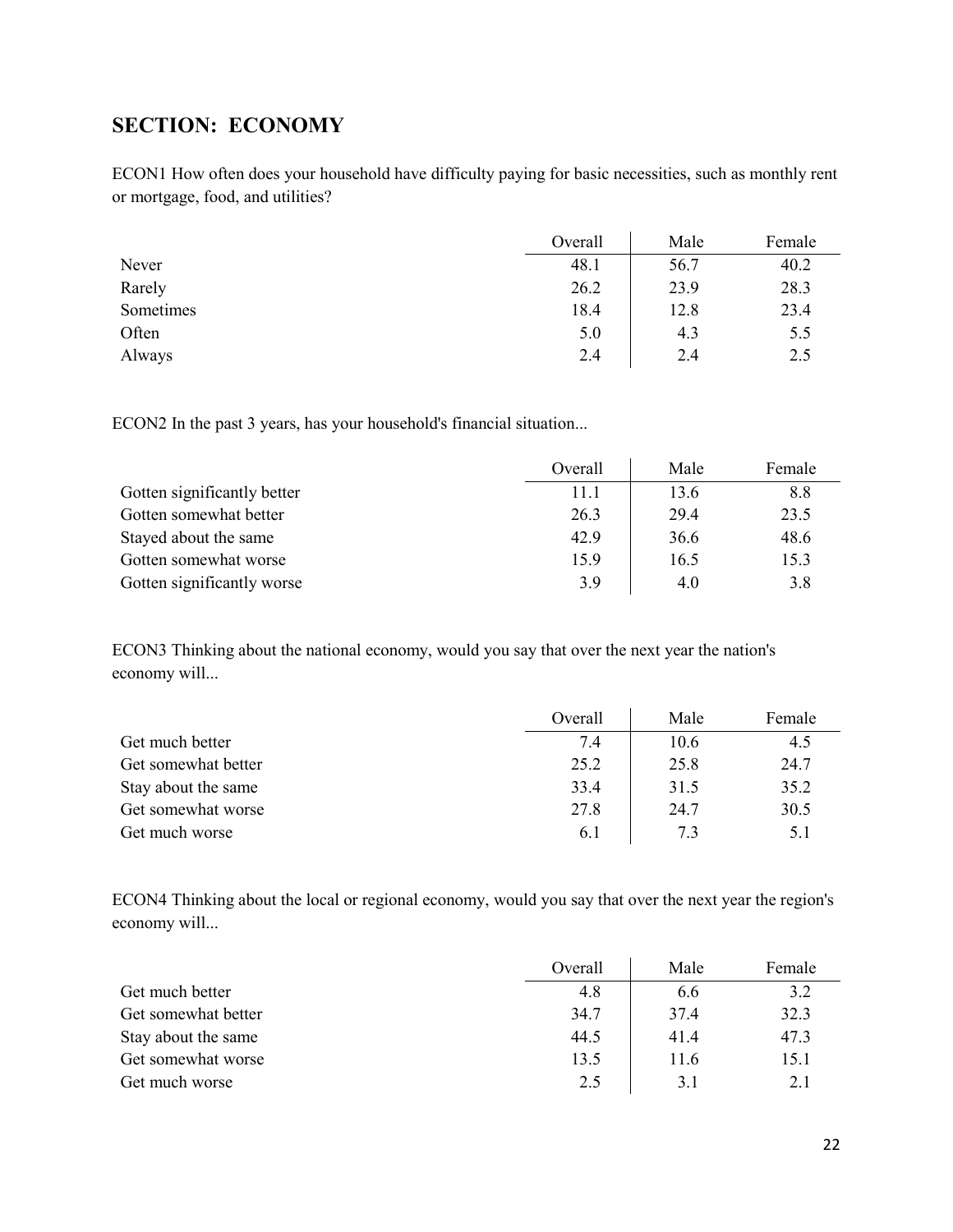|                     | Overall | Male | Female |
|---------------------|---------|------|--------|
| Get much better     | 8.6     | 8.4  | 8.7    |
| Get somewhat better | 27.5    | 28.5 | 26.6   |
| Stay about the same | 49.8    | 49.9 | 49.8   |
| Get somewhat worse  | 11.6    | 10.1 | 12.9   |
| Get much worse      | 2.5     | 3.2  | 2.0    |

ECON5 Thinking about your own economic situation, would you say that over the next year your economic situation will...

ECON6 Are you currently employed either full or part time?

|                | Overall | Male | Female |
|----------------|---------|------|--------|
| Yes            | 59.8    | 58.8 | 60.7   |
| No             | 6.8     | 5.6  | 7.9    |
| Retired        | 23.0    | 25.9 | 20.5   |
| Disabled       | 8.2     | 9.0  | 7.5    |
| Unable to work | 1.4     | 0.8  | 2.0    |
| Refused        | 0.8     | 0.0  | 1.4    |

### [Asked if Yes to ECON6]  $N = 1010$ ECON7 How many hours per week do you USUALLY work at your main job?

|                             | Overall | Male | Female |
|-----------------------------|---------|------|--------|
| 35 hours or more per week   | 81.5    | 88.5 | 75.3   |
| Less than 35 hours per week | 18.5    |      | 24.7   |

### [Asked if Less than 35 hours per week to ECON7]  $N = 245$ ECON8 What is your main reason for working part-time?

|                                           | Overall | Male | Female |
|-------------------------------------------|---------|------|--------|
| Slack work/business conditions            | 1.5     | 3.3  | 0.7    |
| Could only find part-time work            | 2.9     | 1.7  | 3.4    |
| Seasonal work                             | 6.3     | 8.3  | 5.5    |
| Child care problems                       | 2.9     | 0.0  | 4.1    |
| Other family/personal obligations         | 4.9     | 1.7  | 6.2    |
| Health/medical limitations                | 3.9     | 5.0  | 3.4    |
| School/training                           | 31.1    | 23.3 | 34.2   |
| Retired/Social Security limit on earnings | 12.6    | 15.0 | 11.6   |
| Full-time workweek is less than 35 hours  | 8.3     | 11.7 | 6.8    |
| Other – Please specify                    | 25.7    | 30.0 | 24.0   |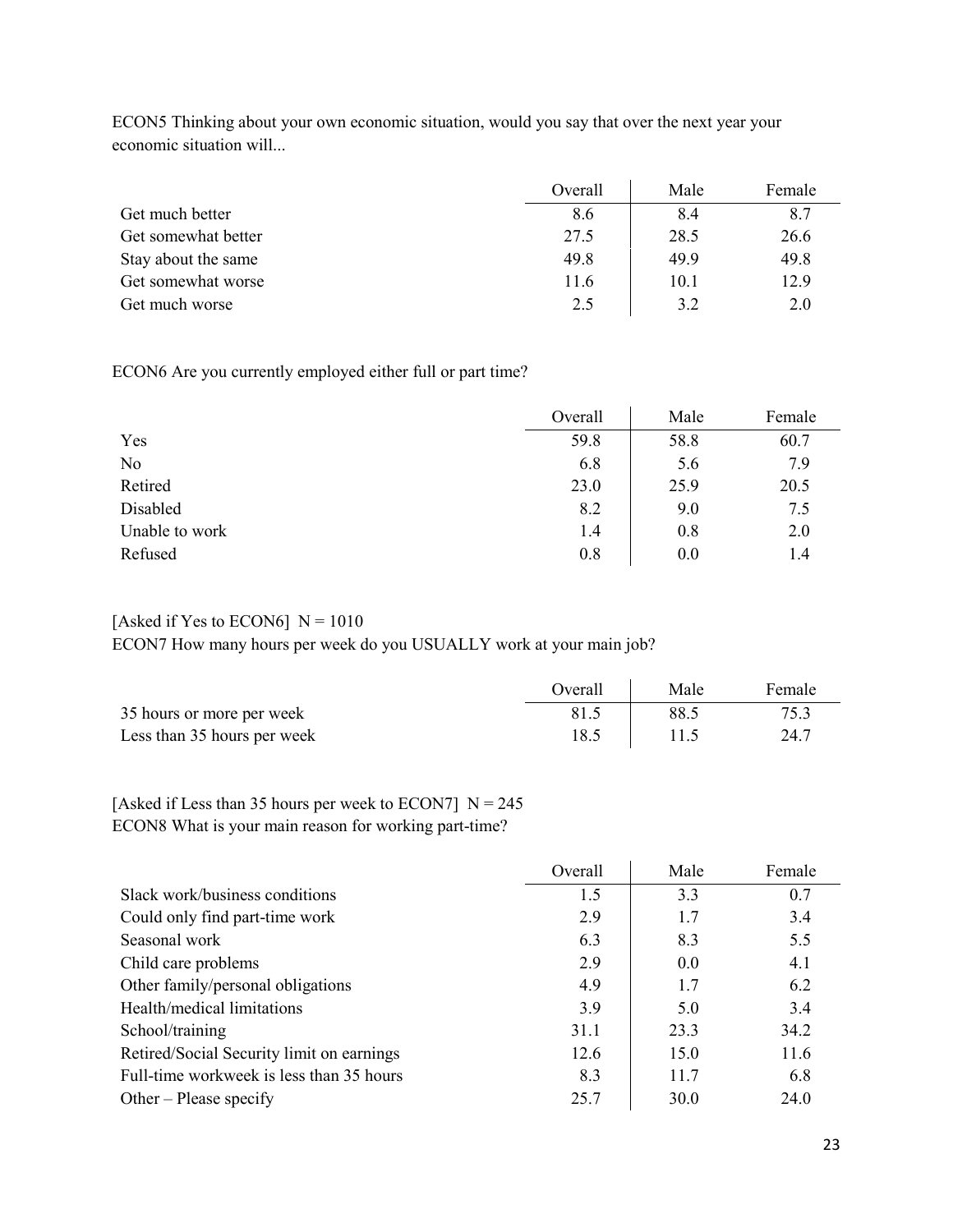### [Asked if Yes to ECON6]  $N = 1009$ ECON9 At your primary job are you

|                                   | Overall | Male | Female |
|-----------------------------------|---------|------|--------|
| Employed in the Private Sector    | 39.2    | 43.5 | 35.4   |
| Employed in the Public Sector     | 32.3    | 29.5 | 34.9   |
| Employed in the Non-profit Sector | 22.4    | 19.9 | 24.5   |
| Self-employed                     | 6.1     |      | 5.2    |

### [Asked if Yes to ECON6]  $N = 1009$ ECON10 Are you a member of a union?

|     | Overall | Male | Female |
|-----|---------|------|--------|
| Yes | 15.3    | 19.1 | 12.0   |
| No  | 84.7    | 80.9 | 88.0   |

### [Asked if Yes to ECON6]  $N = 1009$ ECON11 How do you usually get to work?

|                            | Overall | Male | Female |
|----------------------------|---------|------|--------|
| Private car, truck, or van | 66.6    | 68.6 | 64.8   |
| Public transit             | 20.1    | 17.4 | 22.5   |
| Motorcycle                 | 0.1     | 0.0  | 0.2    |
| Bicycle or walking         | 4.9     | 4.4  | 5.2    |
| Worked at home             | 5.1     | 6.3  | 4.1    |
| Other - Please specify     | 3.2     | 3.3  | 3.2    |

#### [Asked if Yes to ECON6]  $N = 1009$

ECON12 How easy would it be for you to find a job with another employer in the area that offers the same income and fringe benefits you have now?

|                 | Overall | Male | Female |
|-----------------|---------|------|--------|
| Very easy       | 7.4     | 5.4  | 9.1    |
| Fairly easy     | 32.6    | 28.7 | 36.0   |
| Not too easy    | 40.7    | 46.2 | 35.9   |
| Not easy at all | 19.3    | 19.7 | 19.0   |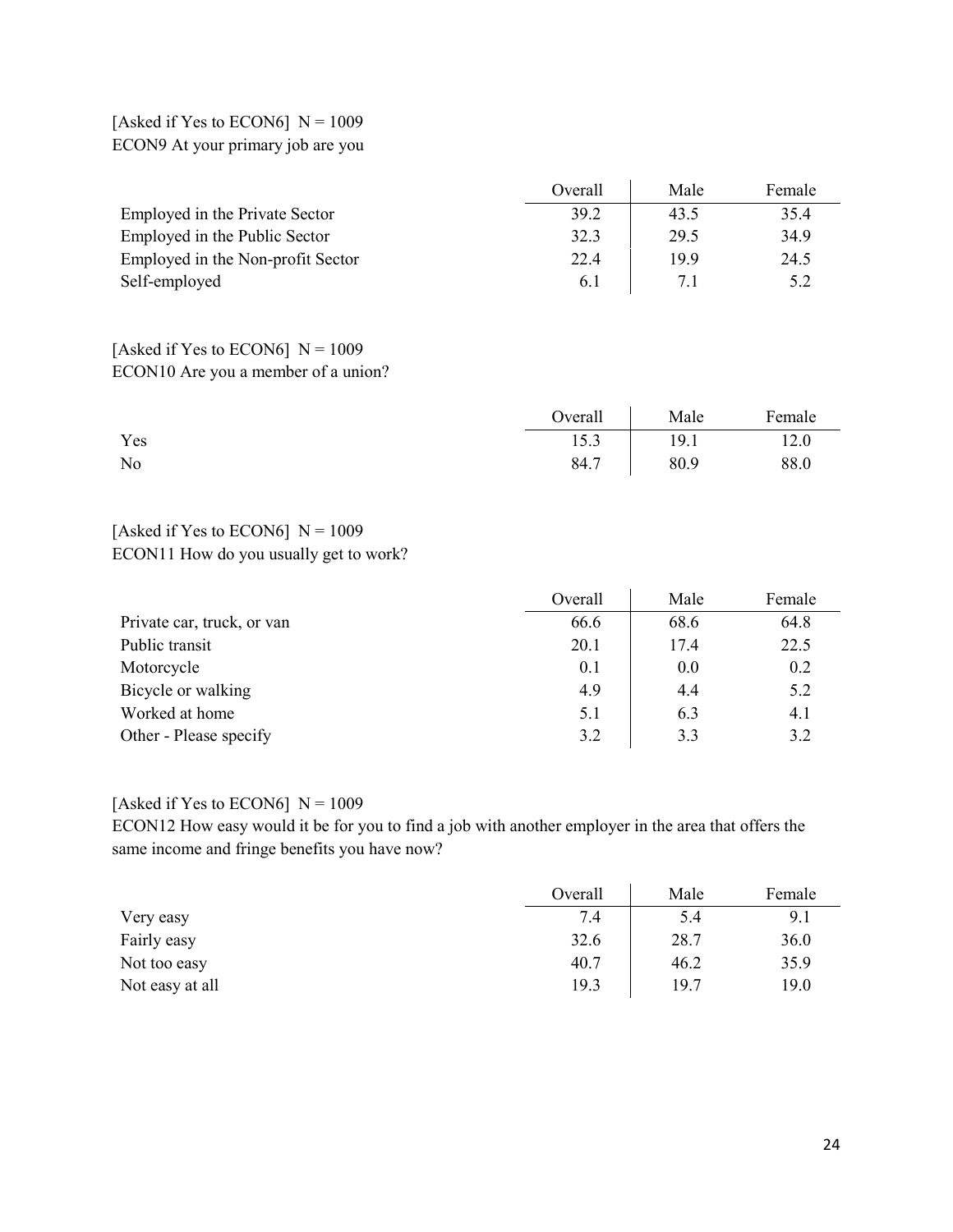## [Asked if No to ECON6]]  $N = 114$ ECON13 Are you looking for full time work at this time?

|     | Overall | Male | Female |
|-----|---------|------|--------|
| Yes | 31.0    | 38.8 | 26.0   |
| No  | 69.0    | 61.2 | 74.0   |

### [Asked if No to ECON13]  $N = 80$

ECON14 Reason you are not looking for a job: Check all that apply

|                                           | Overall | Male | Female |
|-------------------------------------------|---------|------|--------|
| Child care problems                       | 0.0     | 0.0  | 0.0    |
| Other family/personal obligations         | 3.5     | 0.0  | 5.3    |
| Health/medical limitations                | 16.3    | 24.1 | 12.3   |
| School/training                           | 43.0    | 31.0 | 49.1   |
| Retired/Social Security limit on earnings | 15.1    | 37.9 | 3.5    |
| Full-time workweek is less than 35 hours  | 0.0     | 0.0  | 0.0    |
| Other – Please specify                    | 22.1    | 6.9  | 29.8   |

ECON15 Are you currently a full- or part-time student at a community college, a 4-year college/university, or a technical/ trade/professional school?

|                                                  | Overall | Male | Female |
|--------------------------------------------------|---------|------|--------|
| No, not a student                                | 85.7    | 90.6 | 81.2   |
| Student at Community college                     | 1.8     | 1.0  | 2.6    |
| Student at a 4-year college/university           | 10.5    | 7.8  | 12.9   |
| Student at a technical/trade/professional school | 2.0     | 0.6  | 3.3    |

### [Asked if a student in ECON15]  $N = 129$ ECON16 Are you enrolled full-time or part time?

|           | Overall     | Male | Female |
|-----------|-------------|------|--------|
| Full Time | 74.9        | 76.2 | 74.3   |
| Part Time | つく<br>2.0.1 | 23.8 | 25.7   |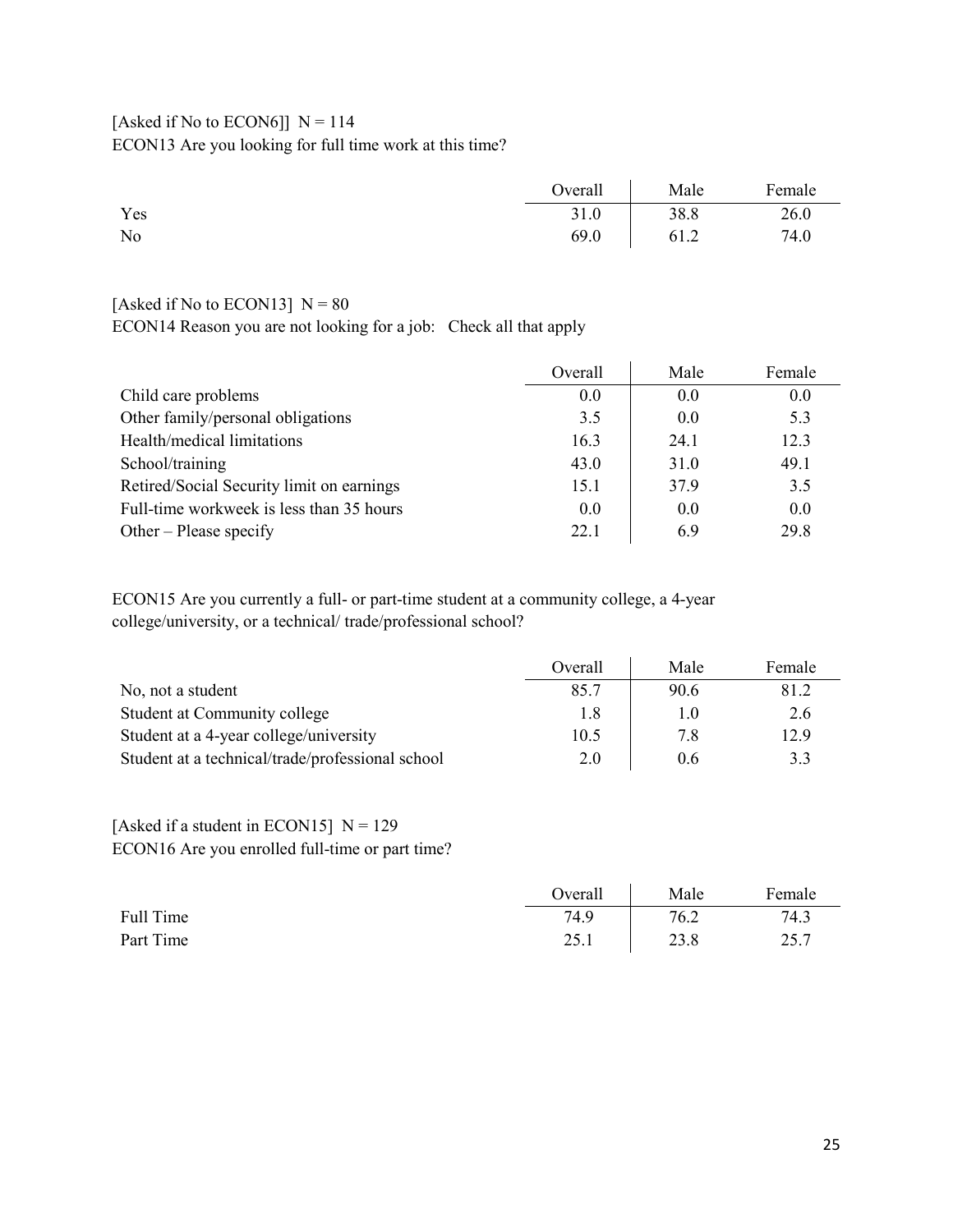## <span id="page-25-0"></span>**SECTION: HEALTH**

HLTH1 Overall, how would you rate your health?

|           | Overall | Male | Female |
|-----------|---------|------|--------|
| Excellent | 14.1    | 15.0 | 13.3   |
| Very Good | 32.2    | 27.8 | 36.1   |
| Good      | 37.3    | 41.0 | 34.0   |
| Fair      | 14.2    | 13.2 | 15.1   |
| Poor      | 2.1     | 2.9  | 1.4    |

HLTH2 During the past month, how would describe your stress level? Would you say you have had...

|                 | Overall | Male | Female |
|-----------------|---------|------|--------|
| No stress       | 9.1     | 11.9 | 6.6    |
| Mild stress     | 45.5    | 48.5 | 42.7   |
| Moderate stress | 35.0    | 32.8 | 36.9   |
| Severe stress   | 10.5    | 6.8  | 13.9   |

HLTH3 Was there a time during the last 12 months when you needed to see a doctor but could not because of the cost?

|     | Overall | Male | Female |
|-----|---------|------|--------|
| Yes | 14.5    | 14.6 | 14.4   |
| No  | 85.5    | 85.4 | 85.6   |

HLTH4 Do you now smoke cigarettes every day, some days, or not at all?

|            | Overall   | Male | Female |
|------------|-----------|------|--------|
| Every day  | 77<br>، . | 6.4  | 8.8    |
| Some days  | 4.9       | 6.0  | 4.0    |
| Not at all | 87.4      | 87.6 | 87.2   |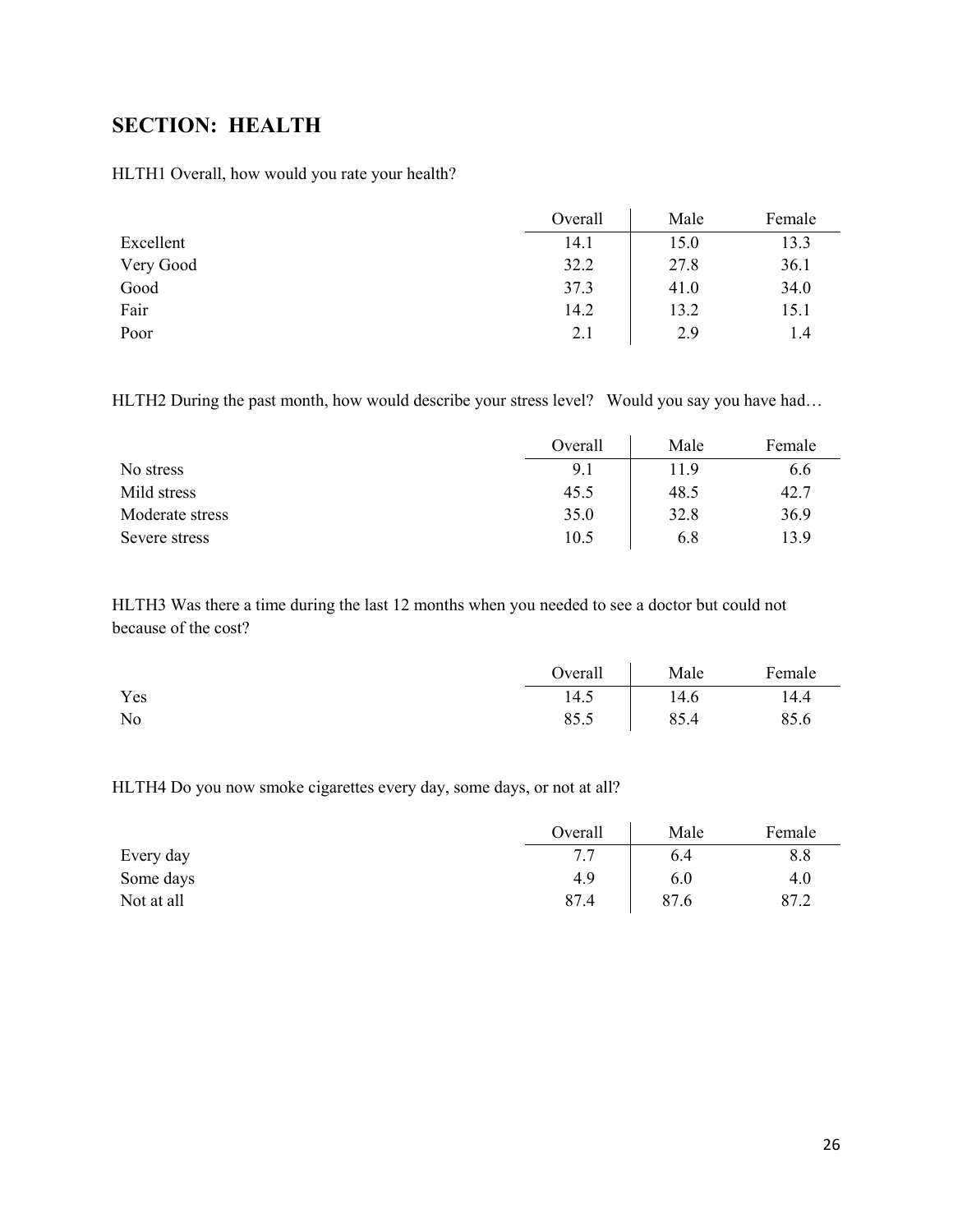# <span id="page-26-0"></span>**SECTION: RELIGION**

RELIG1 What is your current religious preference?

|                        | Overall | Male | Female |
|------------------------|---------|------|--------|
| None                   | 29.3    | 30.2 | 28.5   |
| Protestant             | 17.7    | 19.3 | 16.2   |
| Catholic               | 32.9    | 31.1 | 34.5   |
| Jewish                 | 3.3     | 3.3  | 3.2    |
| Muslim                 | 0.7     | 1.4  | 0.1    |
| Other – please specify | 16.1    | 14.6 | 17.4   |

RELIG2 How often do you usually attend religious services, meetings and/or activities?

|                               | Overall | Male | Female |
|-------------------------------|---------|------|--------|
| Every day or nearly every day | 1.5     | 0.6  | 2.4    |
| At least once a week          | 28.3    | 27.0 | 29.5   |
| At least once a month         | 8.1     | 8.7  | 7.6    |
| A few times a year            | 26.7    | 28.8 | 24.8   |
| Never                         | 35.3    | 34.8 | 35.8   |

RELIG3 To what extent do you consider yourself a spiritual person?

|                      | Overall | Male | Female |
|----------------------|---------|------|--------|
| Very spiritual       | 22.3    | 21.6 | 23.0   |
| Moderately spiritual | 37.1    | 39.6 | 34.9   |
| Slightly spiritual   | 24.2    | 23.0 | 25.4   |
| Not spiritual at all | 16.3    | 15.8 | 16.7   |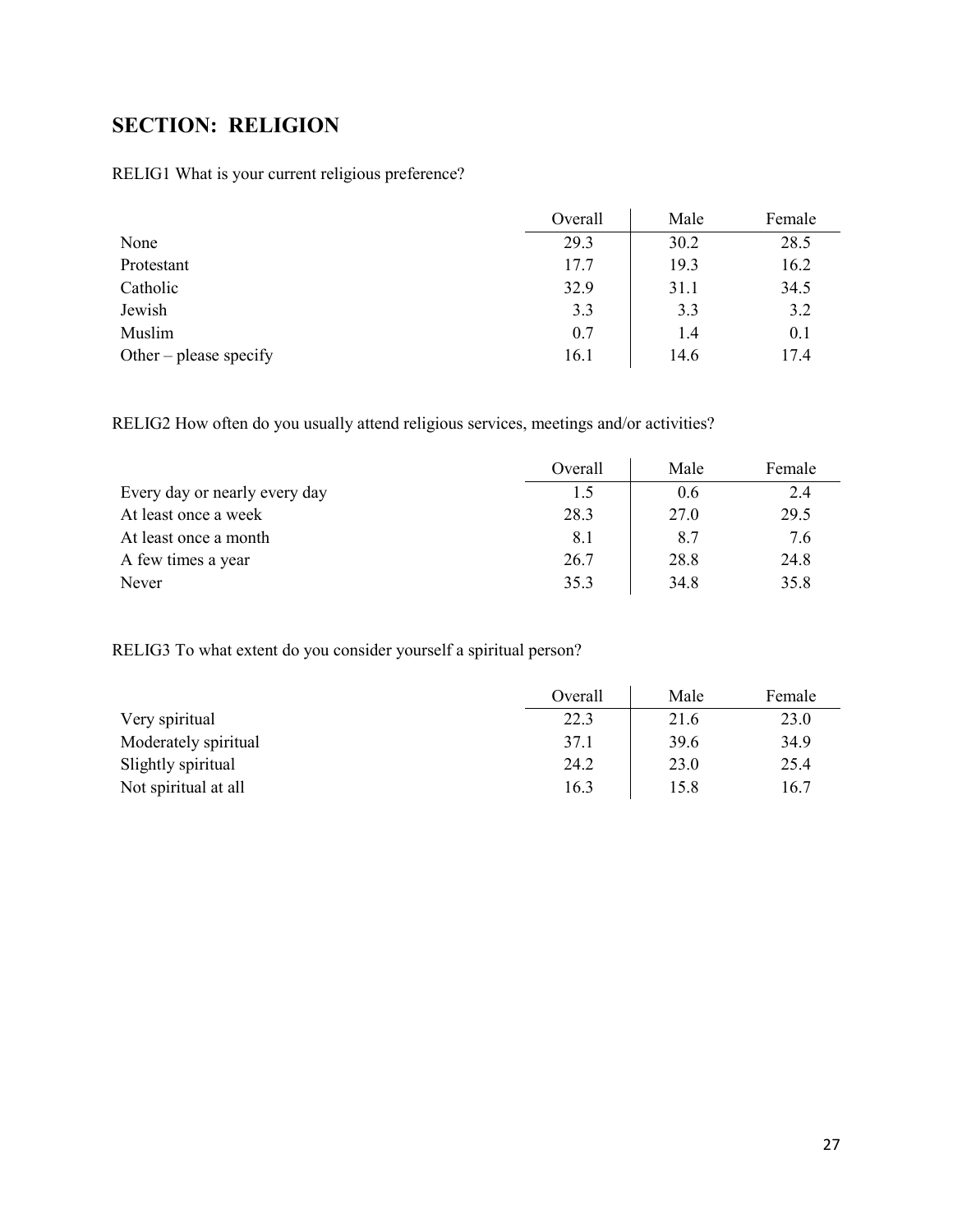## <span id="page-27-0"></span>**SECTION: HAPPINESS**

HAPPY1 All things considered, how satisfied would you say you are with life these days? Please rate on a scale from 1 to 10 where 1 means "Very Dissatisfied," and 10 means 'Very Satisfied."

|             | Jverall       | Male    | Female        |
|-------------|---------------|---------|---------------|
| Mean Rating | $\sim$ $\sim$ | $\cdot$ | $\sim$ $\sim$ |
|             | $\cdot$       |         | $\cdot$       |

HAPPY2 Taking all things together, on a scale of 1 to 10, how happy would you say you are? Here, 1 means "Very Unhappy" and 10 means "Very Happy."

|             | Jverall | Male                     | $\mathbf{r}$<br>Female |
|-------------|---------|--------------------------|------------------------|
| Mean Rating |         | $\overline{\phantom{0}}$ | $ -$                   |
|             | $\cdot$ | $\cdot$                  | ر.,                    |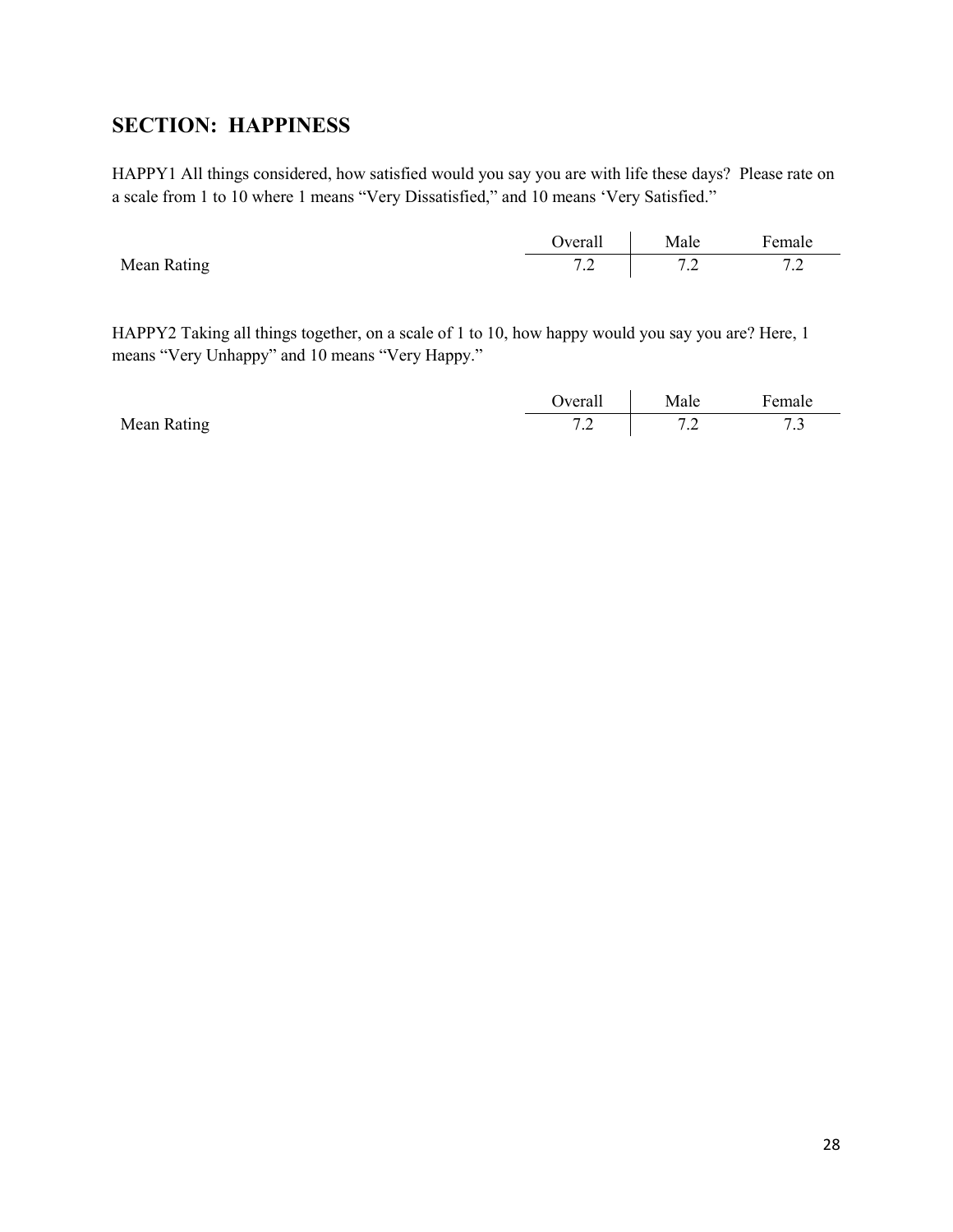## <span id="page-28-0"></span>**SECTION: DEMOGRAPHICS**

AGE What is your age now? (IN YEARS)

|              | Overall | Male | Female |
|--------------|---------|------|--------|
| $18 - 29$    | 20.4    | 13.4 | 26.7   |
| $30 - 44$    | 15.1    | 15.8 | 14.4   |
| $45 - 64$    | 42.0    | 46.8 | 37.7   |
| 65 and older | 22.5    | 24.0 | 21.2   |

### MARITAL STATUS What is your current marital status?

|                           | Overall | Male | Female |
|---------------------------|---------|------|--------|
| Married/living as married | 50.5    | 55.9 | 45.5   |
| Divorced or separated     | 10.4    | 9.2  | l 1.6  |
| Widowed                   | 6.4     | 3.1  | 9.4    |
| Single/never married      | 32.7    | 31.9 | 33.5   |

### HISPANIC Are you of Hispanic or Latino descent?

|     | Overall                        | Male | Female           |
|-----|--------------------------------|------|------------------|
| Yes | $\gamma$ 1<br>$\overline{a}$ . | 1.4  | $\overline{a}$ . |
| No  | 97.9                           | 98.6 | 97.3             |

## RACE What is your race? CHECK ALL THAT APPLY

|                                  | Overall | Male | Female |
|----------------------------------|---------|------|--------|
| Caucasian/White                  | 84.3    | 85.0 | 83.7   |
| Asian/Pacific Islander           | 4.2     | 3.1  | 5.2    |
| Native American                  | 1.7     | 2.0  | 1.5    |
| <b>Black or African-American</b> | 13.1    | 12.5 | 13.7   |